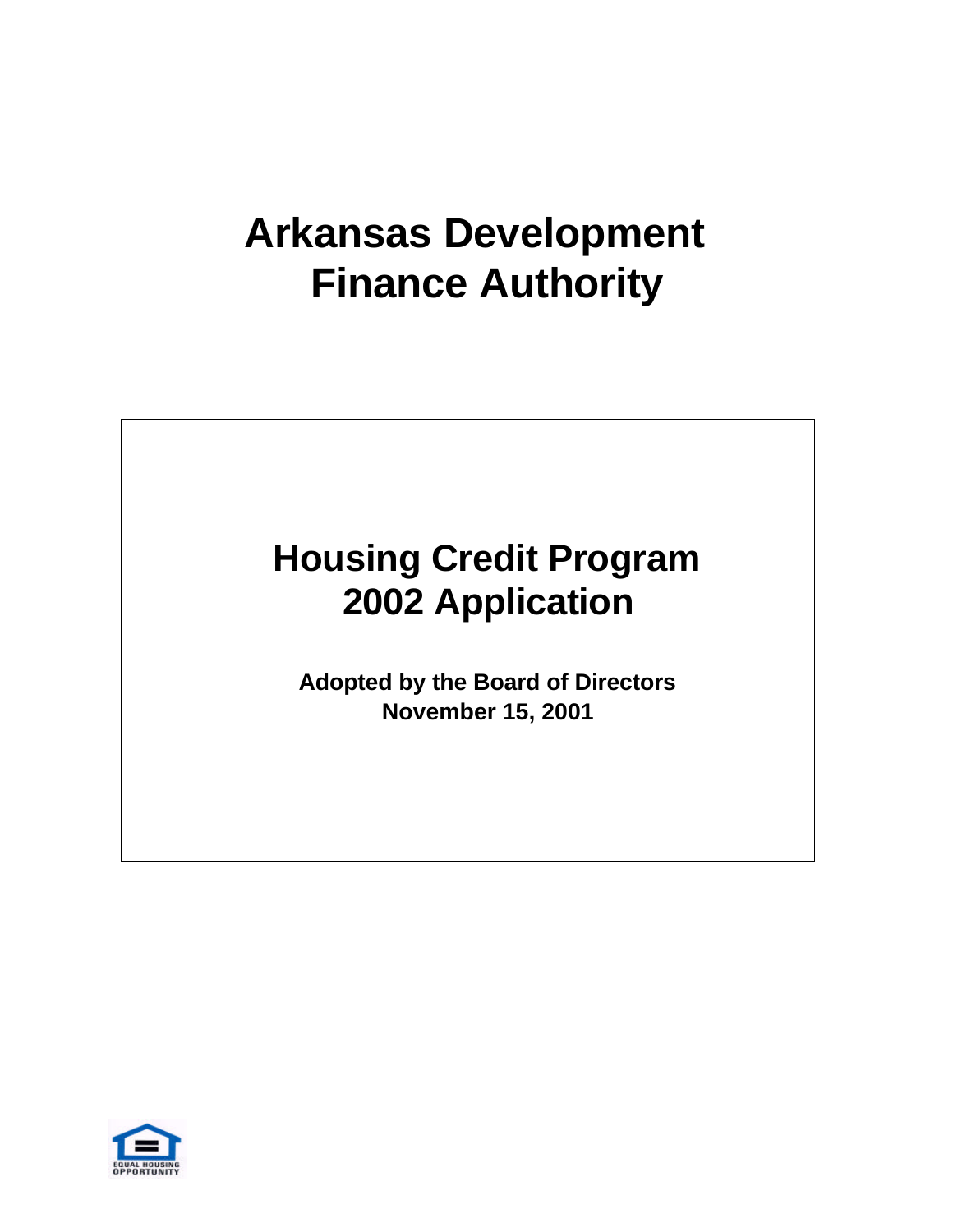### **2002 APPLICANT SELF-SCORING ADFA HOUSING CREDIT PROGRAM**

| <b>SELECTION CRITERIA</b>                                                                                     |                |     | <b>POINTS</b> |  |
|---------------------------------------------------------------------------------------------------------------|----------------|-----|---------------|--|
| 1. Increase the supply of housing denoted in :<br># 1 of QAP Selection Criteria - Location<br>(Page 8 of QAP) | (Maximum pts.) | 15  |               |  |
| 2. Development of Special Needs                                                                               | (Maximum pts.) | 15  |               |  |
| 3. Involves rehabilitation of existing housing                                                                |                | 10  |               |  |
| 4. Lowering of developer and consultant fees.                                                                 |                | 5   |               |  |
|                                                                                                               | (Maximum pts.) |     |               |  |
| 5. A minimum of (20%) of the total housing units in the<br>the development are Market Rate Units              |                | 5   |               |  |
| 6. Owners shall provide appropriate amenities for type<br>of housing proposed                                 |                | 10  |               |  |
| 7. The development promotes energy efficiency.<br>(Maximum pts.)                                              |                |     |               |  |
|                                                                                                               |                |     |               |  |
| 8. Participation of Local Tax Exempt Organization                                                             |                | 5   |               |  |
| 9. Use of Public Housing Waiting List                                                                         |                | 5   |               |  |
| 10. Market Need                                                                                               |                | 10  |               |  |
| 11. Involves development by an experienced sponsor                                                            |                | 5   |               |  |
| <b>Legislative/Bonus Points:</b>                                                                              |                |     |               |  |
| 1. Serves the Lowest Group Possible                                                                           |                | 3   |               |  |
| 2. Extends the duration of low income use                                                                     |                | 4   |               |  |
| 3. QCT Community Revitalization                                                                               |                | 3   |               |  |
|                                                                                                               | Total:         | 110 |               |  |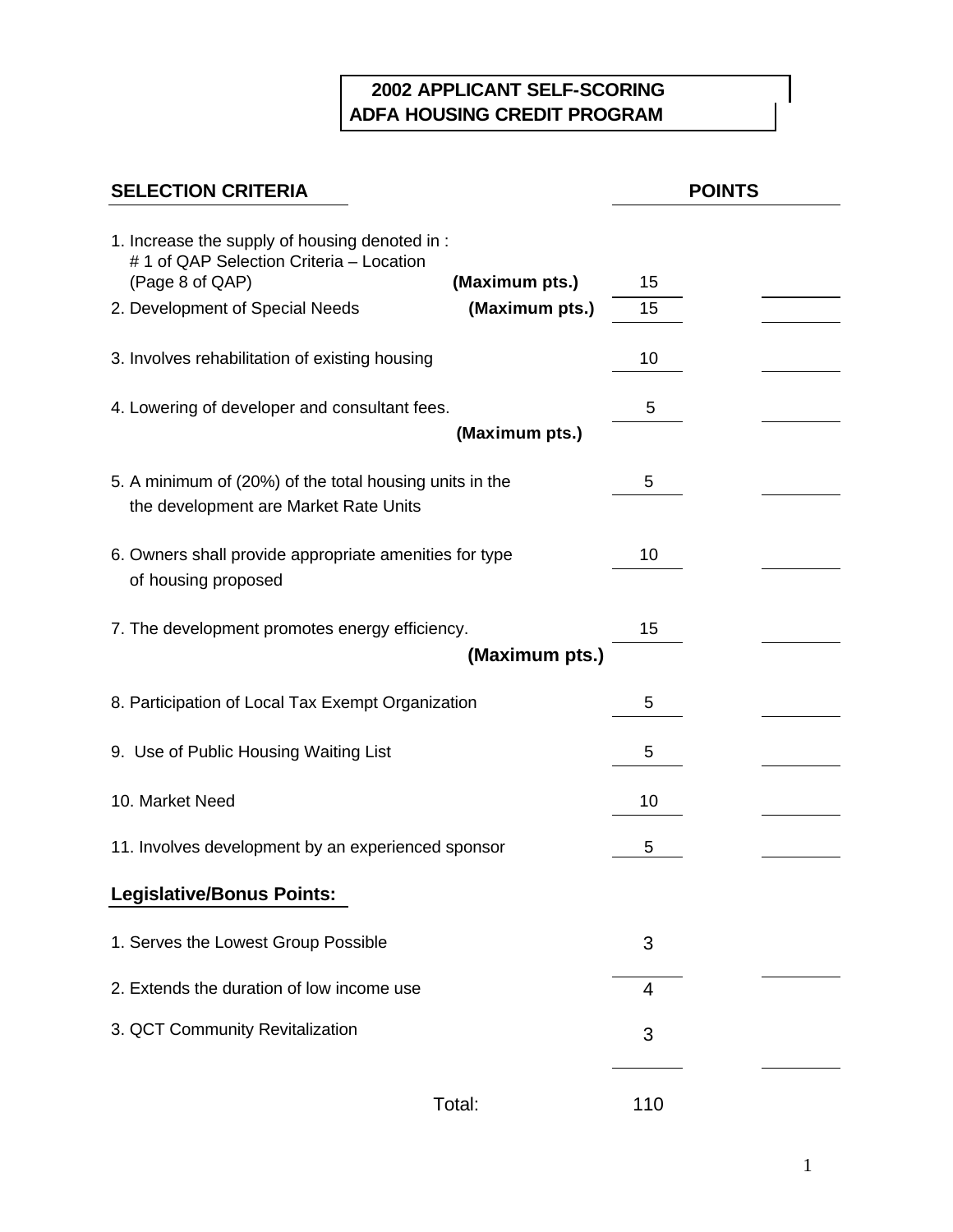Refer to Selection Criteria section of the 2002 Qualified Allocation Plan (QAP) for instructions on submission of scoring and supporting documentation.

### Table of Contents

| Item | Contents |
|------|----------|
|      |          |

### Page

| I.            |                                                      |
|---------------|------------------------------------------------------|
| Π.            |                                                      |
| Ш.            |                                                      |
| IV.           | Previous Participation of General Partner/Dev 4      |
| V.            | Type of Affordable Housing Tax Credit Requested<br>4 |
| VI.           | 4                                                    |
| VII.          | $\overline{4}$                                       |
| VIII.         |                                                      |
| IX.           |                                                      |
| X.            |                                                      |
| XI.           |                                                      |
| XII.          |                                                      |
| XIII.         |                                                      |
| XIV.          |                                                      |
| XV.           |                                                      |
| XVI.          |                                                      |
| XVII.         |                                                      |
| XVIII.        |                                                      |
| XIX.          | Existing Subsidies with Acquisition Projects9        |
| XX.           |                                                      |
| XXI.          | Source of Funds (Construction and permanent)11       |
| XXII.         |                                                      |
| XXIII.        |                                                      |
| XXIV.         |                                                      |
| XXV.          |                                                      |
| XXVI.         |                                                      |
|               |                                                      |
| <b>XXVIII</b> | Determining Qualified Basis on a Building17          |
| XXIX.         |                                                      |
| XXX.          |                                                      |
| XXXI.         |                                                      |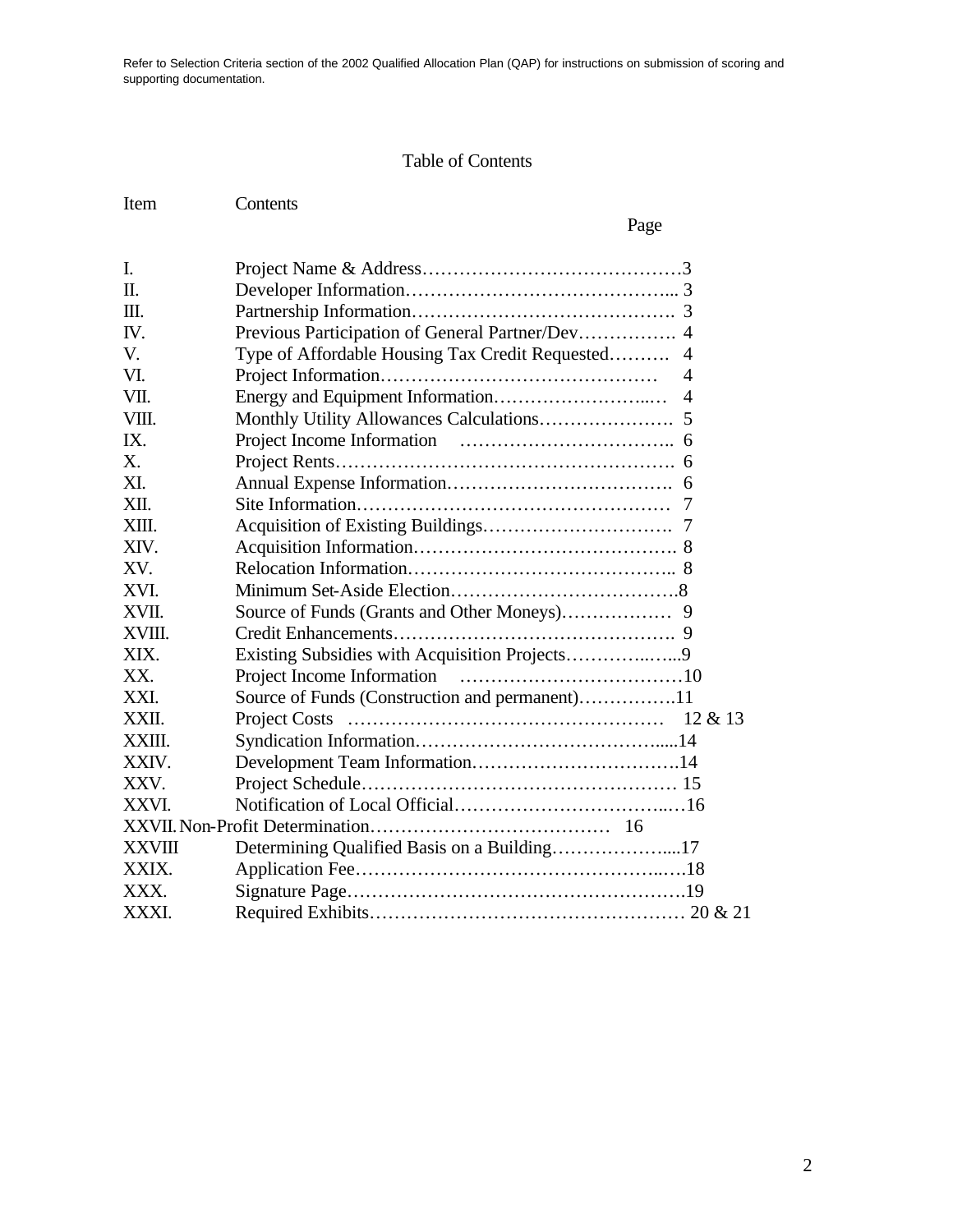| <b>Affordable Housing Tax Credit Application</b><br><b>ARKANSAS DEVELOPMENT FINANCE AUTHORITY</b><br>100 Main Street, Suite 200<br>Little Rock, Arkansas 72201<br>Phone: (501) 682-5900<br>Fax: (501) 682-5859                                                                  |                         |  |                                       |
|---------------------------------------------------------------------------------------------------------------------------------------------------------------------------------------------------------------------------------------------------------------------------------|-------------------------|--|---------------------------------------|
| Date of Application: _______________                                                                                                                                                                                                                                            |                         |  | ___________________________           |
| <b>I. PROJECT NAME &amp; ADDRESS</b> (Complete the information listed below)                                                                                                                                                                                                    |                         |  |                                       |
|                                                                                                                                                                                                                                                                                 |                         |  |                                       |
|                                                                                                                                                                                                                                                                                 |                         |  |                                       |
|                                                                                                                                                                                                                                                                                 |                         |  | State: _____ Zip Code: ______________ |
| Project Located in a Metropolitan Statistical Area: ___                                                                                                                                                                                                                         |                         |  |                                       |
| U.S.                                                                                                                                                                                                                                                                            | <b>State</b>            |  | <b>State</b>                          |
| <b>II. DEVELOPER INFORMATION</b>                                                                                                                                                                                                                                                | --------------          |  |                                       |
| <b>For Profit LET Non-Profit</b> (Non-Profits must complete non-profit developer information on Page 14)                                                                                                                                                                        |                         |  |                                       |
|                                                                                                                                                                                                                                                                                 |                         |  |                                       |
|                                                                                                                                                                                                                                                                                 |                         |  |                                       |
|                                                                                                                                                                                                                                                                                 |                         |  | State: <u>Zip Code: ___________</u>   |
|                                                                                                                                                                                                                                                                                 |                         |  |                                       |
| <b>Email address:</b>                                                                                                                                                                                                                                                           |                         |  |                                       |
| <b>III. PARTNERSHIP INFORMATION:</b> (Please note: ADFA reserves tax credits to the<br>partnership and General Partners. Reservations are non-transferable. Any changes in General Partner Status requires<br>a new application)                                                |                         |  |                                       |
| <b>For Profit Mon-Profit</b> (Complete information on Page 15)                                                                                                                                                                                                                  |                         |  |                                       |
| Federal ID Number: The Second Second Second Second Second Second Second Second Second Second Second Second Second Second Second Second Second Second Second Second Second Second Second Second Second Second Second Second Sec<br>Name: <u>________________________________</u> |                         |  |                                       |
| <b>NAME OF GENERAL PARTNER(S)</b>                                                                                                                                                                                                                                               | <b>TELEPHONE NUMBER</b> |  | % OF OWNERSHIP                        |
|                                                                                                                                                                                                                                                                                 |                         |  |                                       |
|                                                                                                                                                                                                                                                                                 |                         |  |                                       |
|                                                                                                                                                                                                                                                                                 |                         |  |                                       |
|                                                                                                                                                                                                                                                                                 |                         |  |                                       |
|                                                                                                                                                                                                                                                                                 |                         |  |                                       |

**Are you requesting affordable income housing tax credit from the non-profit set-aside?**

**\_\_ Yes \_\_ No**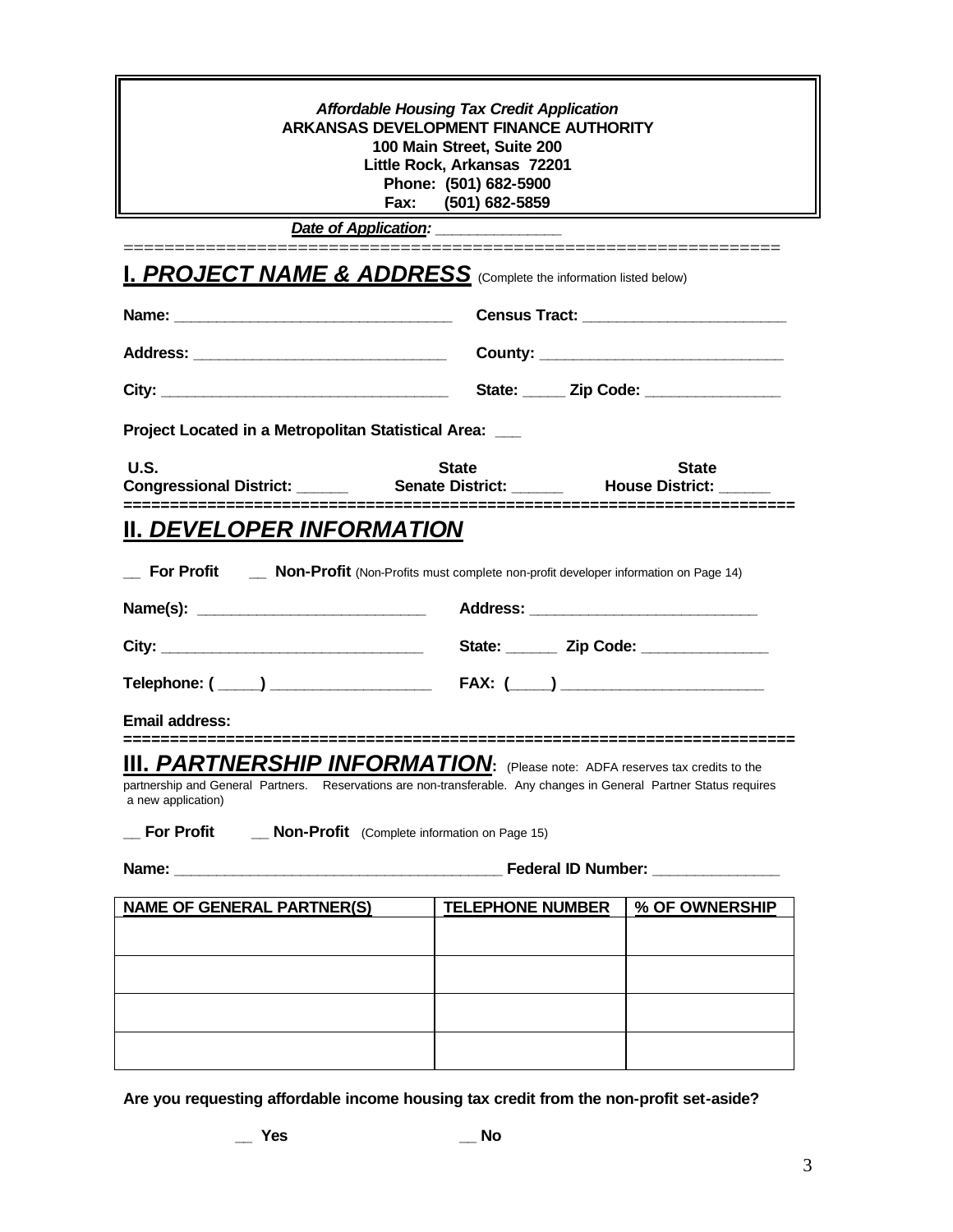### **IV.** *PREVIOUS PARTICIPATION OF GENERAL PARTNER OR DEVELOPER*

List all projects in which the developer(s) or general partner(s) have requested an allocation of affordable housing tax credits or sold a project which received an allocation of affordable housing tax credits. (Attach separate listing if necessary).

| <b>NAME OF PROJECT/LOCATION</b> | <b>DATE OF APPLICATION</b> | <b>STATUS OF PROJECT</b> |
|---------------------------------|----------------------------|--------------------------|
|                                 |                            |                          |
|                                 |                            |                          |
|                                 |                            |                          |

**=========================================================================** 

### **V.***TYPE OF AFFORDABLE HOUSING TAX CREDIT REQUESTED*

**\_\_ New Construction without Federal** 

- **Subsidies**
- **\_\_ Acquisition / Rehabilitation without**
- **Federal Subsidies**

 **\_\_ New Construction with Federal Subsidies**

- **\_\_ Acquisition / Rehabilitation with**
- **Federal Subsidies**

**\_\_ Acquisition with 10 year waiver from Federal Agency**

**Is this project in a Qualified Census Tract of Difficult Development Area as defined by the U.S. Department of Housing and Urban Development? \_\_\_ Yes \_\_\_ No ========================================================================**

### **VI.** *PROJECT INFORMATION*

|                            | No. Low                       | <b>Percent Units</b>       |
|----------------------------|-------------------------------|----------------------------|
| <b>Total No. Units:</b>    | <b>Income Units:</b>          | Low Income:<br>%           |
| <b>Row House/Townhouse</b> | <b>Detached Single Family</b> | <b>Detached Two Family</b> |
| <b>Garden Apartments</b>   | <b>Elevator</b>               | <b>No. of Stories:</b>     |
| Slab on Grade              | <b>Crawl Space</b>            | <b>Partial Basement</b>    |
|                            | <b>Full Basement</b>          |                            |

**Accessory Buildings & Area: \_\_\_\_\_\_\_\_\_\_\_\_\_\_\_\_\_\_\_\_\_\_\_\_\_\_\_\_\_\_\_\_\_\_\_\_\_\_\_\_\_\_\_\_\_\_\_\_\_\_\_\_\_**

| <b>List Recreation Facilities:</b> |
|------------------------------------|
|------------------------------------|

**Commercial Facilities: Commercial Facilities:** 

| No. Buildings:     |            |                    | <b>Total No. Parking Spaces:</b> |                    |            |
|--------------------|------------|--------------------|----------------------------------|--------------------|------------|
| <b>Gross Floor</b> |            | Non-               |                                  | <b>Residential</b> |            |
| Area of all        |            | Residential        |                                  | <b>Floor</b>       |            |
| <b>Buildings</b>   | (Sq. Feet) | <b>Floor Area:</b> | (Sa. Feet)                       | Area:              | (Sq. Feet) |

#### **=========================================================================**

### **VII.** *ENERGY AND EQUIPMENT INFORMATION*

| <b>ENERGY EQUIPMENT</b>   | <b>TYPE SYSTEM (FORCED)</b><br>AIR, HOT WATER, ETC.) | <b>EFFICIENCY RATING</b> |
|---------------------------|------------------------------------------------------|--------------------------|
| <b>Heating</b>            |                                                      |                          |
| <b>Air Conditioner</b>    |                                                      |                          |
| <b>Domestic Hot Water</b> |                                                      |                          |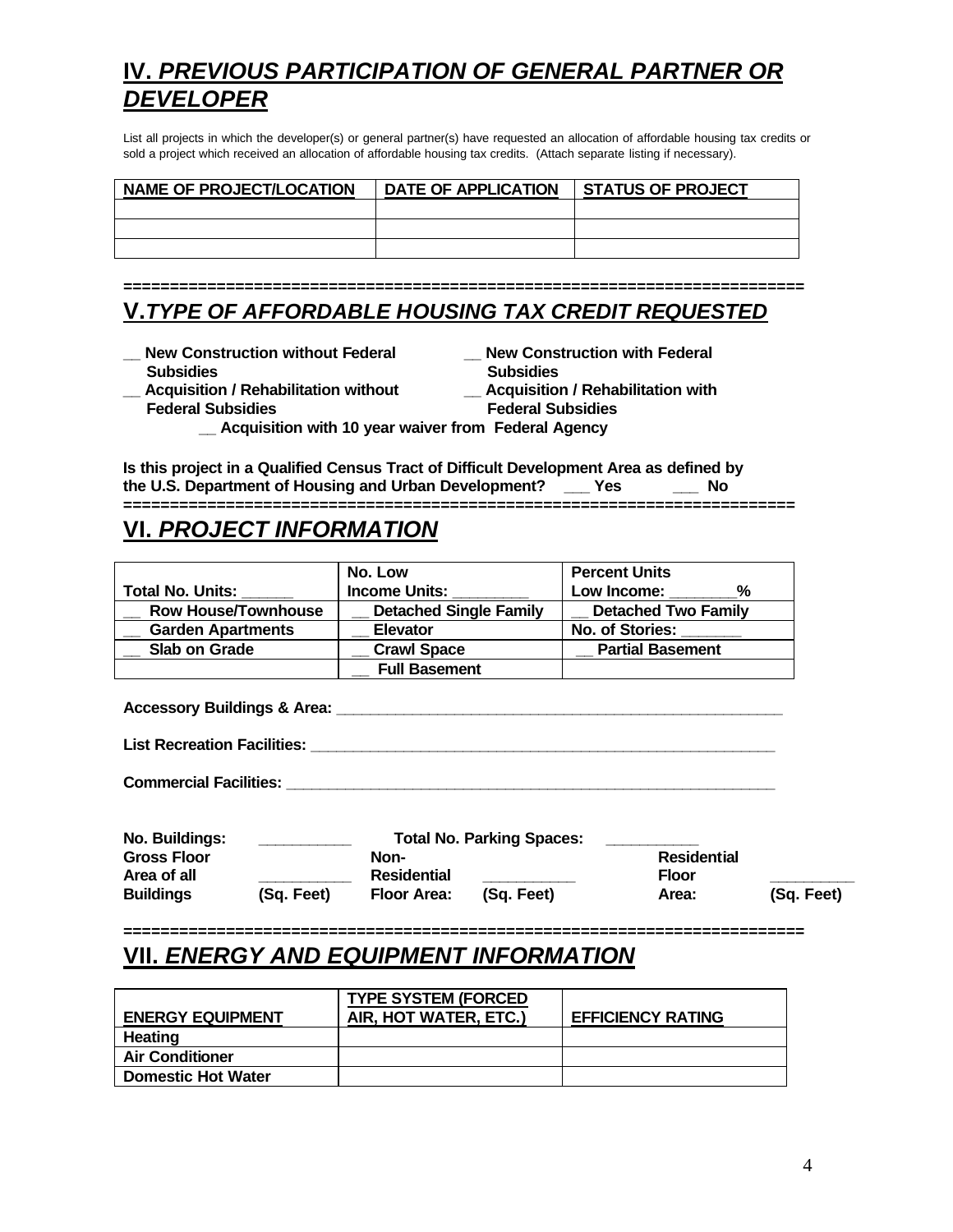| <b>Equipment Included with Unit (Low-Income Unit)</b>                         |                                                    |                                                                                |
|-------------------------------------------------------------------------------|----------------------------------------------------|--------------------------------------------------------------------------------|
| Range<br><b>Dishwasher</b><br>Laundry Facilities (On Site) __ Washer/Dryer    | __ Refrigerator<br>_ Air Conditioner<br>Hookup     | <b>Disposal</b><br>Kitchen Exhaust Fan<br>Other ________________               |
| <b>Equipment Included with Unit (Market Rate Unit)</b>                        |                                                    |                                                                                |
| Range<br><b>Dishwasher</b><br>__ Laundry Facilities (On Site) __ Washer/Dryer | _ Refrigerator<br><b>Air Conditioner</b><br>Hookup | _ Disposal<br>Kitchen Exhaust Fan                                              |
| ===========================<br><b>Type of Unit</b>                            |                                                    |                                                                                |
| <b>Multifamily Rental Residential</b><br><b>Transient Housing</b>             |                                                    | <b>Single Room Occupancy Housing</b>                                           |
| <u>Targeting of Units</u>                                                     |                                                    | (If proposed development is for elderly, all units must be designated elderly) |
|                                                                               |                                                    |                                                                                |

### **VIII.** *MONTHLY UTILITY ALLOWANCES CALCULATIONS*

|                  | <b>TYPE OF UTILITY</b>                   |                |          |       | Enter Allowances by Bedroom Size |       |            |
|------------------|------------------------------------------|----------------|----------|-------|----------------------------------|-------|------------|
|                  | <b>GAS, ELECTRIC,</b>                    | <b>UTILITY</b> |          |       |                                  |       |            |
| <b>UTILITIES</b> | OIL, ETC                                 | <b>PAID BY</b> | $0$ -BDR | 1-BDR | $2-BDR$                          | 3-BDR | <b>BDR</b> |
|                  |                                          | Owner          |          |       |                                  |       |            |
| <b>Heating</b>   |                                          | <b>Tenant</b>  |          |       |                                  |       |            |
| Air              |                                          | Owner          |          |       |                                  |       |            |
| Conditioning     |                                          | Tenant         |          |       |                                  |       |            |
|                  |                                          | Owner          |          |       |                                  |       |            |
| Cooking          |                                          | <b>Tenant</b>  |          |       |                                  |       |            |
|                  |                                          | Owner          |          |       |                                  |       |            |
| Lighting         |                                          | Tenant         |          |       |                                  |       |            |
|                  |                                          | Owner          |          |       |                                  |       |            |
| <b>Hot Water</b> |                                          | Tenant         |          |       |                                  |       |            |
|                  |                                          | Owner          |          |       |                                  |       |            |
| Water            |                                          | <b>Tenant</b>  |          |       |                                  |       |            |
|                  |                                          | Owner          |          |       |                                  |       |            |
| <b>Sewer</b>     |                                          | Tenant         |          |       |                                  |       |            |
|                  |                                          | Owner          |          |       |                                  |       |            |
| <b>Trash</b>     |                                          | <b>Tenant</b>  |          |       |                                  |       |            |
|                  |                                          |                |          |       |                                  |       |            |
|                  | <b>Total Utility Allowance for Units</b> |                |          |       |                                  |       |            |

#### **Source of Utility Allowance Calculation**

\_\_ State PHA <u>\_\_</u>\_ Local PHA \_\_\_\_\_\_\_\_\_\_\_\_\_\_\_\_\_\_\_\_\_\_\_\_\_\_ **\_\_ Utility Company \_\_ Other \_\_\_\_\_\_\_\_\_\_\_\_\_\_\_\_\_\_\_\_\_\_\_\_\_\_\_**

Documentation of utility calculations must be included with application.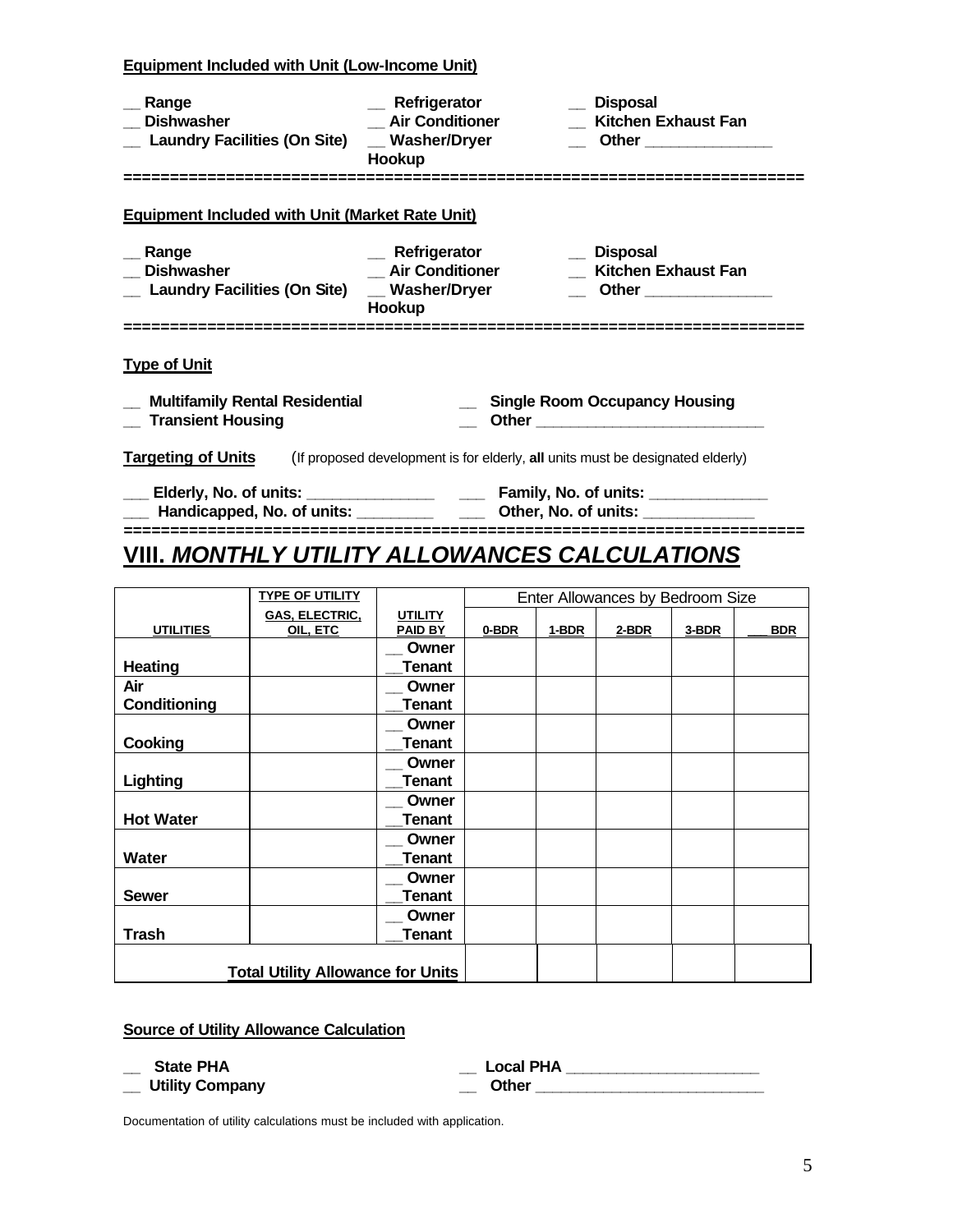### **IX.** *PROJECT INCOME INFORMATION*

**Do any low-income units receive or will receive Rental Assistance? \_\_\_ Yes \_\_\_ No**

If yes, list the type of Rental Assistance:

| <b>Section 8 New Construction</b><br><b>Substantial Rehabilitation</b> | <b>Section 8 Project Based Assistance</b> |
|------------------------------------------------------------------------|-------------------------------------------|
| <b>Section 8 Moderate Rehabilitation</b>                               | <b>FmHA 515 Rental Assistance</b>         |
| <b>Section 8 Certificates</b>                                          | <b>Section 8 Vouchers</b>                 |
| <b>State Assistance</b>                                                | Other                                     |

**No. of units receiving Assistance: \_\_\_\_\_ No. of years Rental Assistance Contract: \_\_\_\_ =========================================================================**

### **X.** *PROJECT RENTS*

**List the Applicable affordable housing Tax Credit Rents and the Actual Proposed Gross Rents for the Project:**

|                                       | 0-BDR. | $1-BDR$ | $2-BDR.$ | $3-BDR.$ | -BDR |
|---------------------------------------|--------|---------|----------|----------|------|
|                                       |        |         |          |          |      |
| <b>Actual Gross Rents for Project</b> |        |         |          |          |      |
| 30% of Area Median Income             |        |         |          |          |      |
| 50% of Area Median Income             |        |         |          |          |      |
| 60% of Area Median Income             |        |         |          |          |      |

**=========================================================================**

### **XI.** *ANNUAL EXPENSE INFORMATION*

**Annual Expenses** (Complete this section listing the annual operating expenses for all the units).

| <b>Administrative</b>            | <b>Operating</b>            |    |
|----------------------------------|-----------------------------|----|
| 1. Advertising                   | 1. Elevator                 | \$ |
|                                  | 2. Fuel (Heating & Hot      |    |
| 2. Management                    | Water)                      |    |
| 3. Legal/Partnership             | 3. Lighting & Misc. Power   |    |
| 4. Accounting / Audit            | 4. Water / Sewer            |    |
| 5. Other                         | 5. Gas                      |    |
| <b>Total Administrative Cost</b> | 6. Trash Removal            |    |
|                                  | 7. Payroll/Payroll Taxes    |    |
| <b>Maintenance</b>               | 8. Insurance                |    |
| 1. Decorating                    | <b>Total Operating Cost</b> |    |
| 2. Repairs                       |                             |    |
| 3. Exterminating                 |                             |    |
| 4. Ground Expense                | <b>Real Estate Taxes</b>    |    |
| 5. Other                         |                             |    |
| <b>Total Maintenance Cost</b>    | <b>Total Taxes</b>          |    |

**Total Annual Operating Expenses \$\_\_\_\_\_\_\_\_\_\_\_\_\_\_\_\_\_\_ Annual Replacement Reserve for Units \$ \_\_\_\_\_\_\_\_\_\_\_\_\_\_\_\_\_\_**

**What is the estimated annual percentage increase in annual expenses? \_\_\_\_\_\_\_\_\_\_\_\_\_%**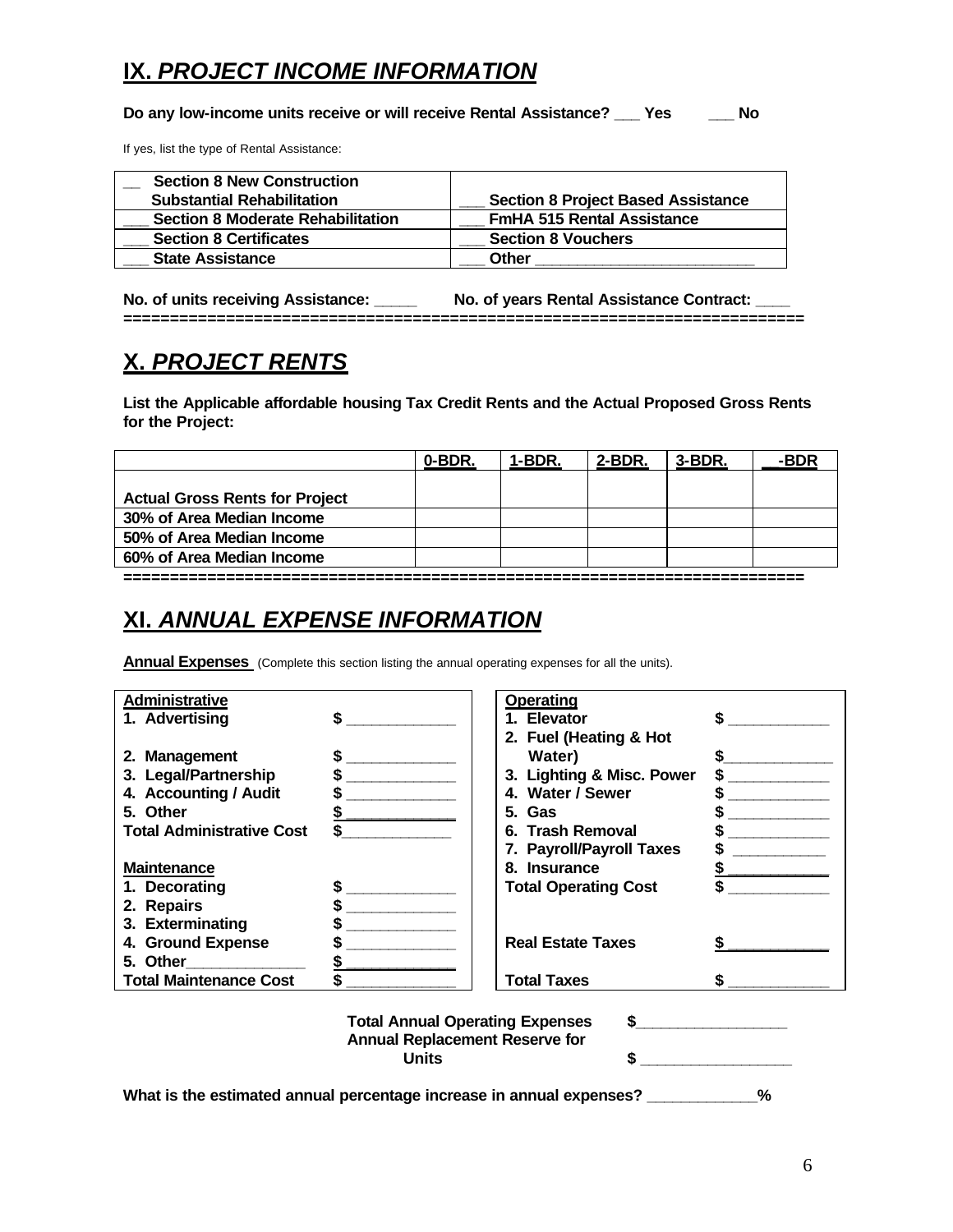## **XII.** *SITE INFORMATION* [Provide information concerning the proposed site(s)]

|                                          | Is site currently under control for the project? ___ Yes                 | No                                                                                                                                                                                                                            |
|------------------------------------------|--------------------------------------------------------------------------|-------------------------------------------------------------------------------------------------------------------------------------------------------------------------------------------------------------------------------|
|                                          | If yes, control is in the form of: __Deed ___Option ___Purchase Contract |                                                                                                                                                                                                                               |
|                                          |                                                                          |                                                                                                                                                                                                                               |
|                                          |                                                                          |                                                                                                                                                                                                                               |
|                                          |                                                                          | City: City: City: City: City: City: City: City: City: City: City: City: City: City: City: City: City: City: City: City: City: City: City: City: City: City: City: City: City: City: City: City: City: City: City: City: City: |
|                                          | Is site properly zoned for your development? Pes                         | No                                                                                                                                                                                                                            |
|                                          | If no, is site currently in the process of rezoning? _____ Yes           | <b>No</b>                                                                                                                                                                                                                     |
| When is the zoning issue to be resolved? |                                                                          | (Month/Year)                                                                                                                                                                                                                  |
|                                          | Are all utilities presently available to the site? _____Yes              | <b>No</b>                                                                                                                                                                                                                     |
|                                          |                                                                          | If no, which utilities need to be brought to the site? _________________________                                                                                                                                              |
| sketch plan of site                      |                                                                          | The following information must be included with the application: Site Control Document, documentation of proper zoning or                                                                                                     |
|                                          | <b>XIII. ACQUISITION OF EXISTING BUILDINGS</b>                           |                                                                                                                                                                                                                               |
|                                          | How many buildings will be acquired for the project?                     |                                                                                                                                                                                                                               |
|                                          | Are all the buildings currently under control for the project? ___ Yes   | No                                                                                                                                                                                                                            |
|                                          | If no, how many buildings are under control for the project?             |                                                                                                                                                                                                                               |
|                                          | When will the rest of the buildings be under control for acquisition?    |                                                                                                                                                                                                                               |

(Month / Year)

|    | <b>LIST BUILDINGS</b> | <b>TYPE OF CONTROL</b>    | <b>EXPIRATION</b> |               |                    |
|----|-----------------------|---------------------------|-------------------|---------------|--------------------|
|    | <b>UNDER CONTROL</b>  | <b>OWNERSHIP, OPTION,</b> | DATE OF           |               | <b>ACQUISITION</b> |
|    | <b>ADDRESS(ES) OF</b> | <b>PURCHASE CONTRACT</b>  | <b>CONTROL</b>    | <b>NO. OF</b> | <b>COST OF</b>     |
|    | <b>BUILDINGS</b>      |                           | <b>DOCUMENT</b>   | <b>UNITS</b>  | <b>BUILDING</b>    |
|    |                       |                           |                   |               |                    |
| 1. |                       |                           |                   |               | \$                 |
|    |                       |                           |                   |               |                    |
| 2. |                       |                           |                   |               | \$                 |
|    |                       |                           |                   |               |                    |
| 3. |                       |                           |                   |               | \$                 |
|    |                       |                           |                   |               |                    |
| 4. |                       |                           |                   |               | \$                 |
|    |                       |                           |                   |               |                    |
| 5. |                       |                           |                   |               | \$                 |
|    |                       |                           |                   |               |                    |
| 6. |                       |                           |                   |               | \$                 |
|    |                       |                           |                   |               |                    |
| 7. |                       |                           |                   |               | S                  |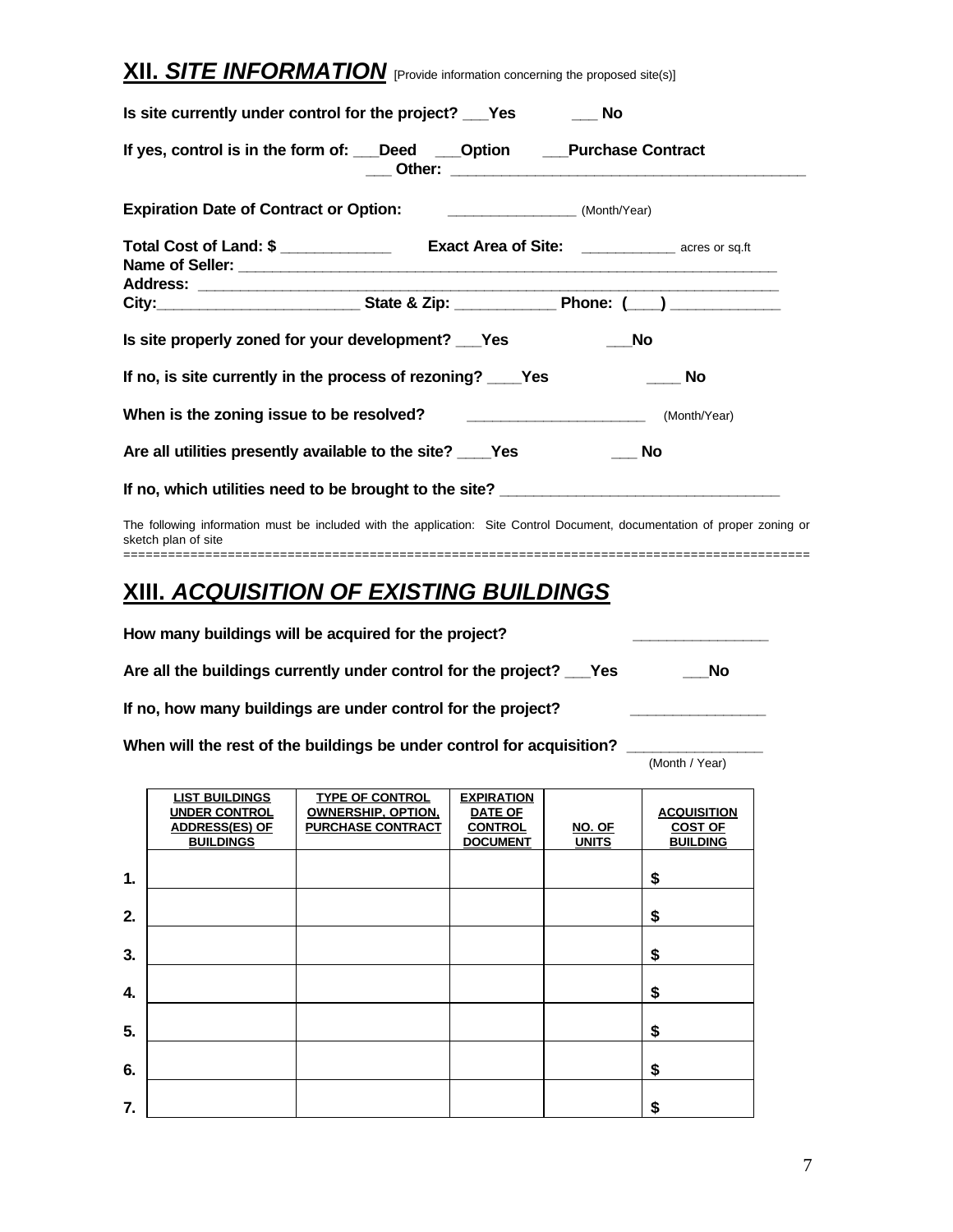**ISITION INFORMATION** [Provide the information listed below concerning the

acquisition of building(s) for the project]

**Building(s) acquired or to be acquired from \_\_\_Related Party \_\_\_Unrelated Party**

**Building(s) acquired or to be acquired with Buyer's Basis**

**\_\_\_Determined with reference to Seller's Basis**

**\_\_\_Not Determined with reference to Seller's Basis**

**List below by Building Address, the date the building was placed in service, date the building was or is planned for acquisition and the number of years between the date the building was placed in service and the date of acquisition.**

|    | <b>ADDRESS(ES) OF BUILDINGS</b> | <b>PLACED-IN-SERVICE</b><br><b>DATE OF BUILDING</b><br>BY THE MOST<br><b>RECENT OWNER</b> | <b>PROPOSED DATE</b><br>OF ACQUISITION<br>BY THE APPLICANT | <b>NUMBER OF YEARS</b><br><b>BETWEEN PIS AND</b><br><b>ACQUISITION</b> |
|----|---------------------------------|-------------------------------------------------------------------------------------------|------------------------------------------------------------|------------------------------------------------------------------------|
| 1. |                                 |                                                                                           |                                                            |                                                                        |
| 2. |                                 |                                                                                           |                                                            |                                                                        |
| 3. |                                 |                                                                                           |                                                            |                                                                        |
| 4. |                                 |                                                                                           |                                                            |                                                                        |
| 5. |                                 |                                                                                           |                                                            |                                                                        |
| 6. |                                 |                                                                                           |                                                            |                                                                        |
| 7. |                                 |                                                                                           |                                                            |                                                                        |

### **XV.** *RELOCATION INFORMATION* (Provide information concerning any relocation on the

project)

**Does this project involve any relocation of tenants? \_\_\_Yes \_\_\_No**

**If yes, please describe the proposed relocation assistance, if any.**

Use additional paper if necessary

## **XVI.** *MINIMUM SET-ASIDE ELECTION*

**The Owner irrevocably elects on the Minimum Set-Aside Requirements (Check only one)**

**\_\_\_\_\_\_\_\_\_\_\_\_\_\_\_\_\_\_\_\_\_\_\_\_\_\_\_\_\_\_\_\_\_\_\_\_\_\_\_\_\_\_\_\_\_\_\_\_\_\_\_\_\_\_\_\_\_\_\_\_\_\_\_\_\_\_\_\_\_\_\_\_\_\_\_\_\_\_ \_\_\_\_\_\_\_\_\_\_\_\_\_\_\_\_\_\_\_\_\_\_\_\_\_\_\_\_\_\_\_\_\_\_\_\_\_\_\_\_\_\_\_\_\_\_\_\_\_\_\_\_\_\_\_\_\_\_\_\_\_\_\_\_\_\_\_\_\_\_\_\_\_\_\_\_\_\_ \_\_\_\_\_\_\_\_\_\_\_\_\_\_\_\_\_\_\_\_\_\_\_\_\_\_\_\_\_\_\_\_\_\_\_\_\_\_\_\_\_\_\_\_\_\_\_\_\_\_\_\_\_\_\_\_\_\_\_\_\_\_\_\_\_\_\_\_\_\_\_\_\_\_\_\_\_\_**

**=========================================================================**

- **\_\_\_ At least 20% of the rental residential units in this development are rent-restricted and to be occupied by individuals whose income is 50% or less of area median income.**
- **\_\_\_ At least 40% of the rental residential units in this development are rent-restricted and to be occupied by individuals whose income is 60% or less of area median income.**

**\_\_\_ Deep Rent skewing Options as defined in Section 42.**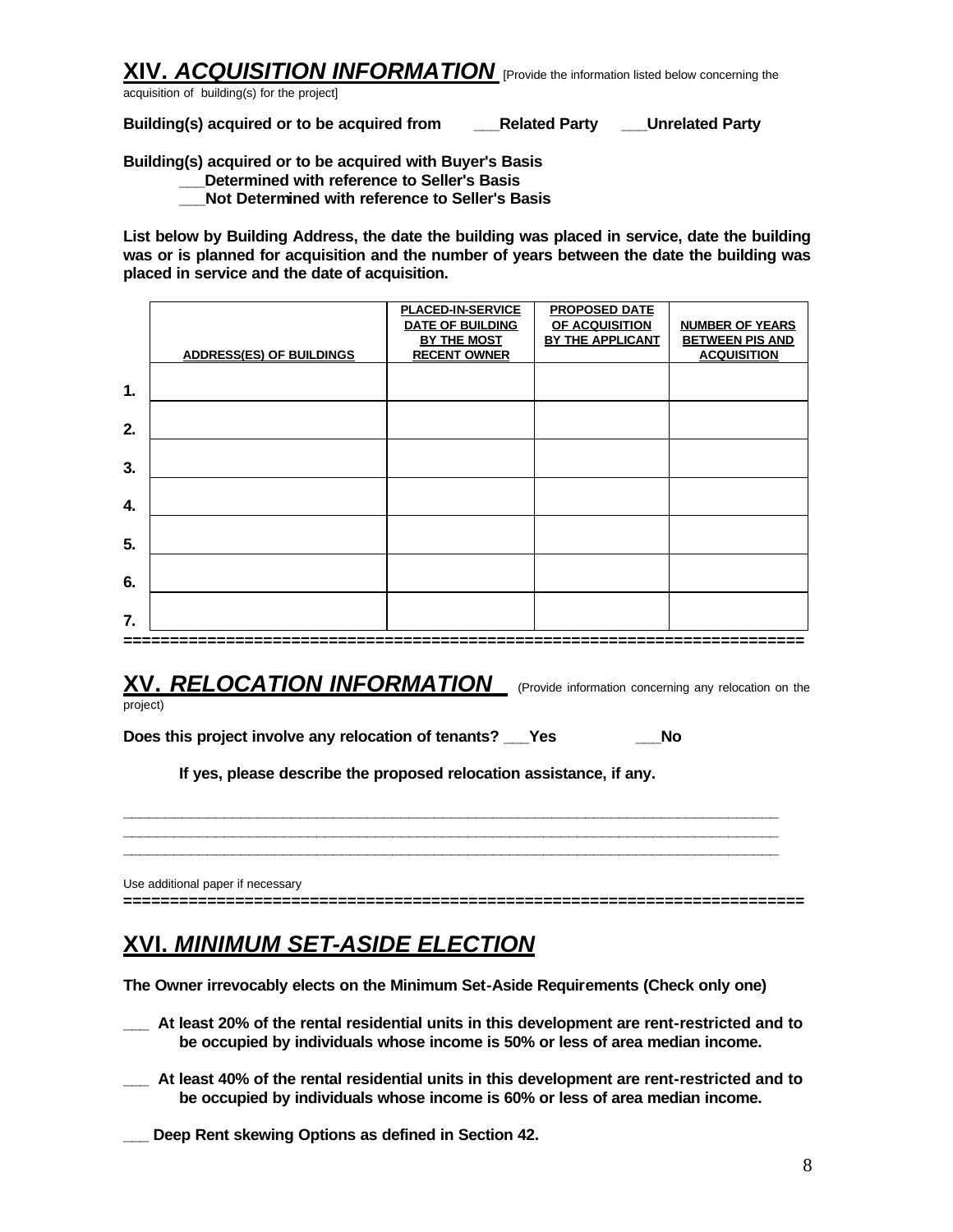### **XVII.** *SOURCE OF FUNDS (GRANTS AND OTHER MONEYS)*

**Is any portion of the Source of Funds for the project financed directly or indirectly with Federal, State or Local Government Funds? \_\_\_ Yes \_\_\_ No**

**If yes, then check the type and list the amount of the moneys involved.**

| <b>Tax-Exempt Financing</b>                          | $\frac{1}{2}$                                                                                                                                                                                                                              | <b>HOME Funds</b>  | $\sim$ $\sim$ |
|------------------------------------------------------|--------------------------------------------------------------------------------------------------------------------------------------------------------------------------------------------------------------------------------------------|--------------------|---------------|
| <b>CDGB Financing</b>                                | $\frac{1}{2}$                                                                                                                                                                                                                              | <b>CDBG Grant</b>  | $\sim$ 5      |
| <b>UDAG Financing</b>                                | $\frac{1}{2}$                                                                                                                                                                                                                              | <b>UDAG Grant</b>  | $\sim$ $\sim$ |
| <b>HODAG Financing</b>                               |                                                                                                                                                                                                                                            | <b>HODAG Grant</b> | $\frac{1}{2}$ |
| <b>FmHA 515 Financing</b>                            | $\frac{1}{2}$                                                                                                                                                                                                                              | <b>State Grant</b> | $\frac{1}{2}$ |
| <b>Rental Rehabilitation</b><br><b>Grant Funding</b> | \$<br><u>and the state of the state of the state of the state of the state of the state of the state of the state of the state of the state of the state of the state of the state of the state of the state of the state of the state</u> | <b>Local Grant</b> | $\sim$ 5      |
| <b>Other</b>                                         | \$                                                                                                                                                                                                                                         | <b>Other</b>       |               |

**If Tax-Exempt financing is used, list the percentage of the tax-exempt financing to the total cost of project: \_\_\_\_\_\_\_\_\_\_\_%**

| Is Taxable Bond Financing Used? |  |
|---------------------------------|--|
|                                 |  |

### **XVIII.** *CREDIT ENHANCEMENTS*

| Will the permanent financing have any type of credit enhancement? | <b>Yes</b> | No |
|-------------------------------------------------------------------|------------|----|
| If yes, list type of enhancement(s):                              |            |    |

#### **\_\_\_\_\_\_\_\_\_\_\_\_\_\_\_\_\_\_\_\_\_\_\_\_\_\_\_\_\_\_\_\_\_\_\_\_\_\_\_\_\_\_\_\_\_ =========================================================================**

### **XIX.** *EXISTING SUBSIDIES WITH ACQUISITION PROJECTS*

- **\_\_\_ Section 221(d)(3) BMIR**
- Section 236
- **Section 8 Rent Supplement or Rental Assistance payment**

**Is HUD Approval for Transfer of Physical Asset Required? \_\_\_Yes \_\_\_ No**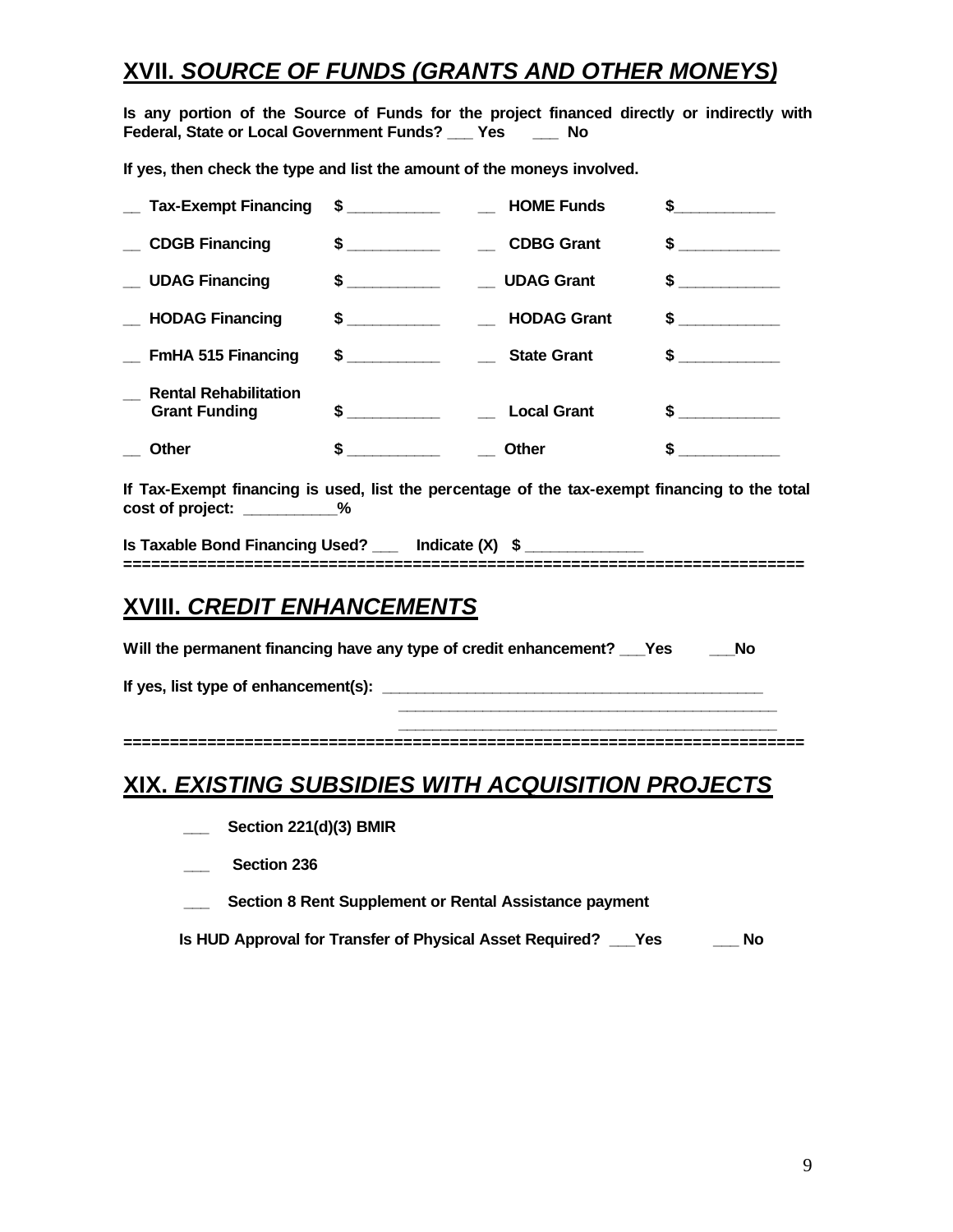### **XX.** *PROJECT INCOME INFORMATION*

**1. Low Income Units Only** (List the estimated monthly income for the low income units)

**Total Number of Low Income Units: \_\_\_\_\_\_\_\_\_\_\_\_\_\_\_\_\_**

| <b>BEDROOM</b><br><b>SIZE</b>                                              | <b>NO. UNITS</b> | <b>MONTHLY</b><br><b>RENT</b><br><b>PER UNIT</b> | <b>TOTAL</b><br><b>MONTHLY</b><br><b>RENT BY UNIT</b><br><b>TYPE</b> | <b>AVERAGE</b><br>SQ. FOOT OF<br><b>UNIT</b> |  |  |
|----------------------------------------------------------------------------|------------------|--------------------------------------------------|----------------------------------------------------------------------|----------------------------------------------|--|--|
| <b>Bedroom</b>                                                             |                  | \$                                               | \$                                                                   | \$                                           |  |  |
| <b>Bedroom</b>                                                             |                  | \$                                               | \$                                                                   | \$                                           |  |  |
| <b>Bedroom</b>                                                             |                  | \$                                               | \$                                                                   | \$                                           |  |  |
| <b>Bedroom</b>                                                             |                  | \$                                               | \$                                                                   | \$                                           |  |  |
| <b>Bedroom</b>                                                             |                  | \$                                               | \$                                                                   | \$                                           |  |  |
|                                                                            |                  |                                                  |                                                                      |                                              |  |  |
| Less Vacancy Allowance: 2008/2010<br>$\left( \frac{2}{3} \right)$          |                  |                                                  |                                                                      |                                              |  |  |
| <b>Total Monthly Income:</b>                                               |                  |                                                  |                                                                      |                                              |  |  |
| What is the estimated annual percentage<br>increase in annual income?<br>% |                  |                                                  |                                                                      |                                              |  |  |

**2. Market Rate Units Only** (List the estimated monthly income for the market rate units)

**Total Number of Market Rate Units: \_\_\_\_\_\_\_\_\_\_\_\_\_\_\_\_\_**

| <b>BEDROOM</b><br><b>SIZE</b>              | <b>NO. UNITS</b> | <b>MONTHLY</b><br><b>RENT</b><br><b>PER UNIT</b> | <b>TOTAL</b><br><b>MONTHLY</b><br><b>RENT BY UNIT</b><br><b>TYPE</b> | <b>AVERAGE</b><br><b>SQ. FOOT OF</b><br><b>UNIT</b> |  |  |
|--------------------------------------------|------------------|--------------------------------------------------|----------------------------------------------------------------------|-----------------------------------------------------|--|--|
| <b>Bedroom</b>                             |                  | \$                                               | \$                                                                   | \$                                                  |  |  |
| <b>Bedroom</b>                             |                  | \$                                               | \$                                                                   | \$                                                  |  |  |
| <b>Bedroom</b>                             |                  | \$                                               | \$                                                                   | \$                                                  |  |  |
| <b>Bedroom</b>                             |                  | \$                                               | \$                                                                   | \$                                                  |  |  |
| <b>Bedroom</b>                             |                  | \$                                               | \$                                                                   | \$                                                  |  |  |
|                                            |                  |                                                  |                                                                      |                                                     |  |  |
| Less Vacancy Allowance: _________%<br>$$_$ |                  |                                                  |                                                                      |                                                     |  |  |
| <b>Total Monthly Income:</b><br>\$         |                  |                                                  |                                                                      |                                                     |  |  |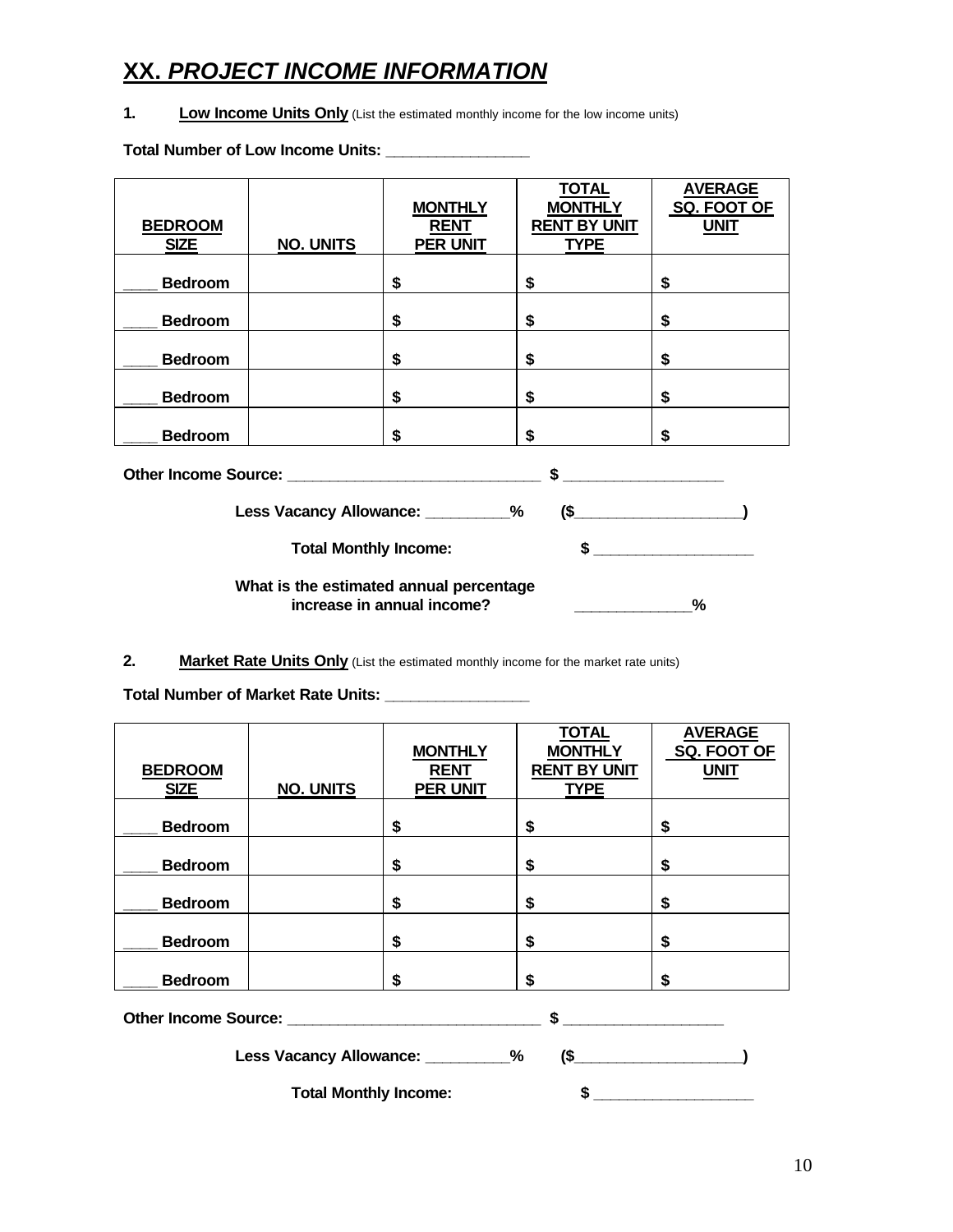### **XXI.** *SOURCE OF FUNDS (CONSTRUCTION AND PERMANENT FINANCING*

#### **1. Construction Financing Information**: **(List all sources of construction financing**)

| <b>SOURCE OF FUNDS</b> | <b>AMOUNT OF</b><br><b>FUNDS</b> | <b>NAME &amp; TELEPHONE</b><br><b>NUMBER OF CONTACT</b><br><b>PERSON</b> |
|------------------------|----------------------------------|--------------------------------------------------------------------------|
|                        |                                  |                                                                          |
|                        |                                  |                                                                          |
|                        |                                  |                                                                          |

**Total Source of Funds for Construction: \$ \_\_\_\_\_\_\_\_\_\_\_\_\_\_\_\_\_\_\_\_\_\_\_\_\_\_**

**2. Source of Funds for Project at closing: (List total source of funds for the project at Closing. Do not include construction financing**).

| <b>NAME OF LENDER OR</b><br><b>SOURCE OF FUNDS</b> | <b>AMOUNT OF</b><br><b>FUNDS</b> | <b>ANNUAL</b><br><b>DEBT</b><br><b>SERVICE</b><br><b>COST</b> | <b>INTEREST</b><br><b>RATE OF</b><br><b>LOAN</b> | <b>AMORTI-</b><br><b>ZATION</b><br><b>PERIOD</b> | <b>TERM</b><br><b>OF</b><br><b>LOAN</b> |
|----------------------------------------------------|----------------------------------|---------------------------------------------------------------|--------------------------------------------------|--------------------------------------------------|-----------------------------------------|
|                                                    |                                  |                                                               |                                                  |                                                  |                                         |
| 2.                                                 |                                  |                                                               |                                                  |                                                  |                                         |
| 3.                                                 |                                  |                                                               |                                                  |                                                  |                                         |
| 4. Proceeds from Housing<br><b>Credits</b>         | \$                               | S                                                             |                                                  |                                                  |                                         |
| 5. Proceeds from State                             |                                  |                                                               |                                                  |                                                  |                                         |
| <b>Housing Credits</b>                             |                                  |                                                               |                                                  |                                                  |                                         |
| 6. Proceeds from Historic                          |                                  |                                                               |                                                  |                                                  |                                         |
| <b>Tax Credits</b>                                 |                                  |                                                               |                                                  |                                                  |                                         |

**Total Source of Funds \$ \_\_\_\_\_\_\_\_\_\_\_** 

 **Total Annual Debt Service Cost: \$ \_\_\_\_\_\_\_\_\_\_**

**3. Total Source of Funds/Commitments (List all source of Funds provided for the project. Commitment letters from all sources must be included with application)**

| <b>NAME OF LENDER</b><br>OR SOURCE OF<br><b>FUNDS (*) / (**)</b> | <b>DATE OF</b><br><b>COMMITMENT</b> | <b>NAME &amp; TELEPHONE NUMBER</b><br>OF CONTACT PERSON |
|------------------------------------------------------------------|-------------------------------------|---------------------------------------------------------|
|                                                                  |                                     |                                                         |
|                                                                  |                                     |                                                         |
|                                                                  |                                     |                                                         |
|                                                                  |                                     |                                                         |
|                                                                  |                                     |                                                         |

**(\*) FmHA 515 Program - Provide Firm Commitment \*\*HOME commitment letter Form AD622 with Application**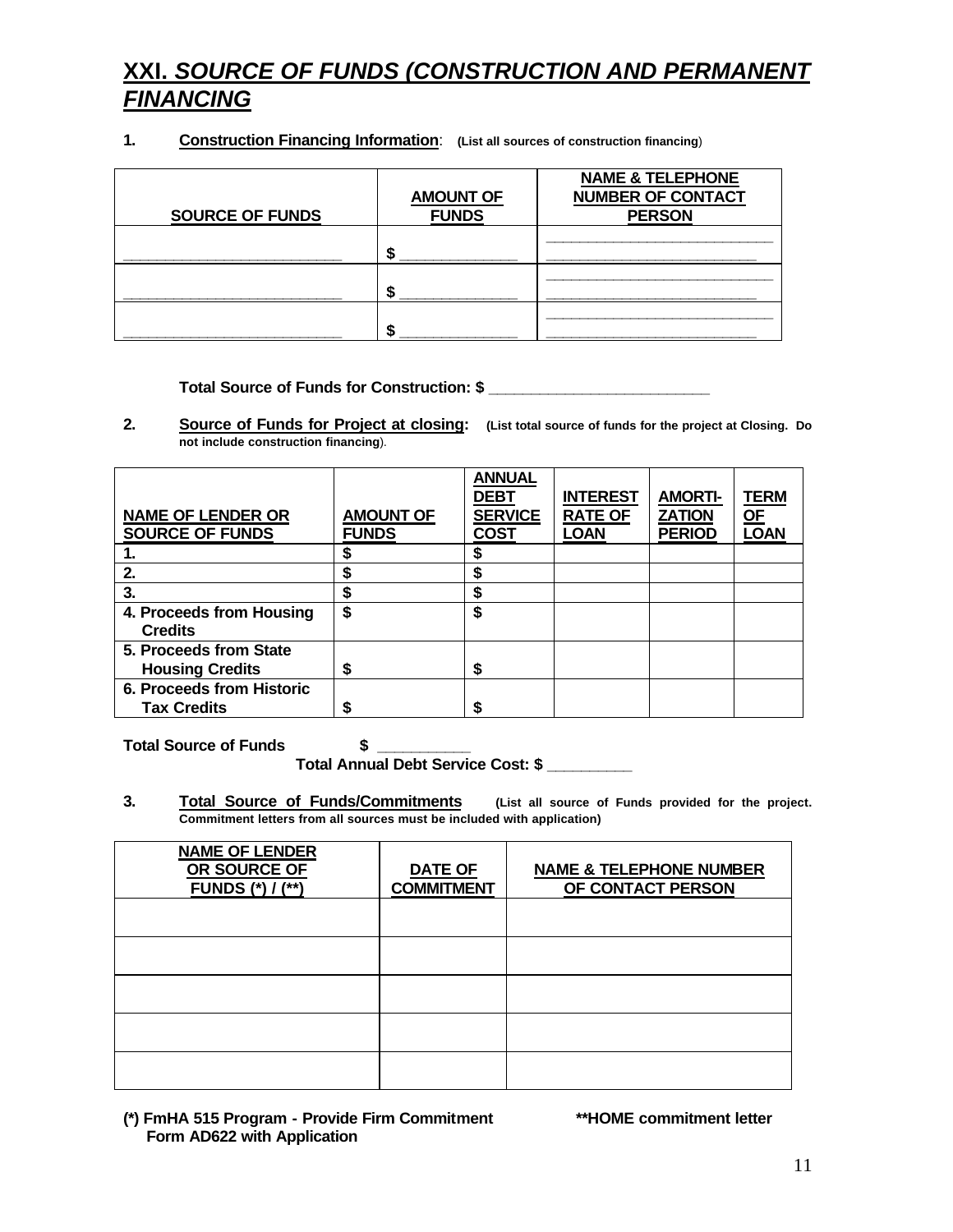|                                                                      |                              |                                                          | <b>Eligible Basis by Credit Type</b>      |                                           |
|----------------------------------------------------------------------|------------------------------|----------------------------------------------------------|-------------------------------------------|-------------------------------------------|
| <b>ITEMIZED COST</b>                                                 | <b>ACTUAL</b><br><b>COST</b> | <b>ADJUSTMENT</b><br><b>FOR HIGH COST</b><br><u>AREA</u> | 30% PV<br><b>ELIGIBLE</b><br><b>BASIS</b> | 70% PV<br><b>ELIGIBLE</b><br><b>BASIS</b> |
| To Purchase Land & Buildings                                         |                              |                                                          |                                           |                                           |
| Land                                                                 |                              |                                                          |                                           |                                           |
| <b>Existing Structures</b>                                           |                              |                                                          |                                           |                                           |
| <b>Demolition</b>                                                    |                              |                                                          |                                           |                                           |
| Other                                                                |                              |                                                          |                                           |                                           |
|                                                                      |                              |                                                          |                                           |                                           |
| For Site Work                                                        |                              |                                                          |                                           |                                           |
| <b>Site Work</b>                                                     |                              |                                                          |                                           |                                           |
| Off Site Improvement                                                 |                              |                                                          |                                           |                                           |
| Other                                                                |                              |                                                          |                                           |                                           |
|                                                                      |                              |                                                          |                                           |                                           |
| For Rehabilitation and New                                           |                              |                                                          |                                           |                                           |
| Construction                                                         |                              |                                                          |                                           |                                           |
| <b>New Building</b>                                                  |                              |                                                          |                                           |                                           |
| Rehabilitation                                                       |                              |                                                          |                                           |                                           |
| <b>Accessory Building</b>                                            |                              |                                                          |                                           |                                           |
| <b>General Requirements</b>                                          |                              |                                                          |                                           |                                           |
| <b>Contractor Overhead</b>                                           |                              |                                                          |                                           |                                           |
| <b>Contractor Profit</b>                                             |                              |                                                          |                                           |                                           |
| Other                                                                |                              |                                                          |                                           |                                           |
|                                                                      |                              |                                                          |                                           |                                           |
| <b>For Contingency</b>                                               |                              |                                                          |                                           |                                           |
| <b>Construction Contingency</b>                                      |                              |                                                          |                                           |                                           |
| Other                                                                |                              |                                                          |                                           |                                           |
|                                                                      |                              |                                                          |                                           |                                           |
| For Architectural & Engineering Fees                                 |                              |                                                          |                                           |                                           |
| <b>Architect Fee - Design</b>                                        |                              |                                                          |                                           |                                           |
| <b>Architect Fee - Supervision</b>                                   |                              |                                                          |                                           |                                           |
| <b>Real Estate Attorney</b><br><b>Consultant or Processing Agent</b> |                              |                                                          |                                           |                                           |
| <b>Other Fees</b>                                                    |                              |                                                          |                                           |                                           |
| <b>Other Fees</b>                                                    |                              |                                                          |                                           |                                           |
| <b>Other Fees</b>                                                    |                              |                                                          |                                           |                                           |
| <b>Other Fees</b>                                                    |                              |                                                          |                                           |                                           |
|                                                                      |                              |                                                          |                                           |                                           |
| <b>For Interim Costs</b>                                             |                              |                                                          |                                           |                                           |
| <b>Construction Insurance</b>                                        |                              |                                                          |                                           |                                           |
| <b>Construction Interest</b>                                         |                              |                                                          |                                           |                                           |
| <b>Construction Loan Origin. Fee</b>                                 |                              |                                                          |                                           |                                           |
| <b>Construction Loan Credit</b>                                      |                              |                                                          |                                           |                                           |
| <b>Enhancement</b>                                                   |                              |                                                          |                                           |                                           |
| <b>Taxes</b>                                                         |                              |                                                          |                                           |                                           |
|                                                                      |                              |                                                          |                                           |                                           |
| For Financing Fees and Expenses                                      |                              |                                                          |                                           |                                           |
| <b>Bond Premium</b>                                                  |                              |                                                          |                                           |                                           |
| <b>Credit Report</b>                                                 |                              |                                                          |                                           |                                           |
| Permanent Loan Origin. Fee                                           |                              |                                                          |                                           |                                           |
| <b>Permanent Loan Credit</b>                                         |                              |                                                          |                                           |                                           |
| <b>Enhancement</b>                                                   |                              |                                                          |                                           |                                           |
| <b>Cost of Issue/Underwriters</b>                                    |                              |                                                          |                                           |                                           |
| <b>Discount</b>                                                      |                              |                                                          |                                           |                                           |
| <b>Title and Recording</b>                                           |                              |                                                          |                                           |                                           |
| <b>Counsel's Fee</b>                                                 |                              |                                                          |                                           |                                           |
| Other                                                                |                              |                                                          |                                           |                                           |
| Other                                                                |                              |                                                          |                                           |                                           |
|                                                                      |                              |                                                          |                                           |                                           |
| <b>Subtotal</b>                                                      |                              |                                                          |                                           |                                           |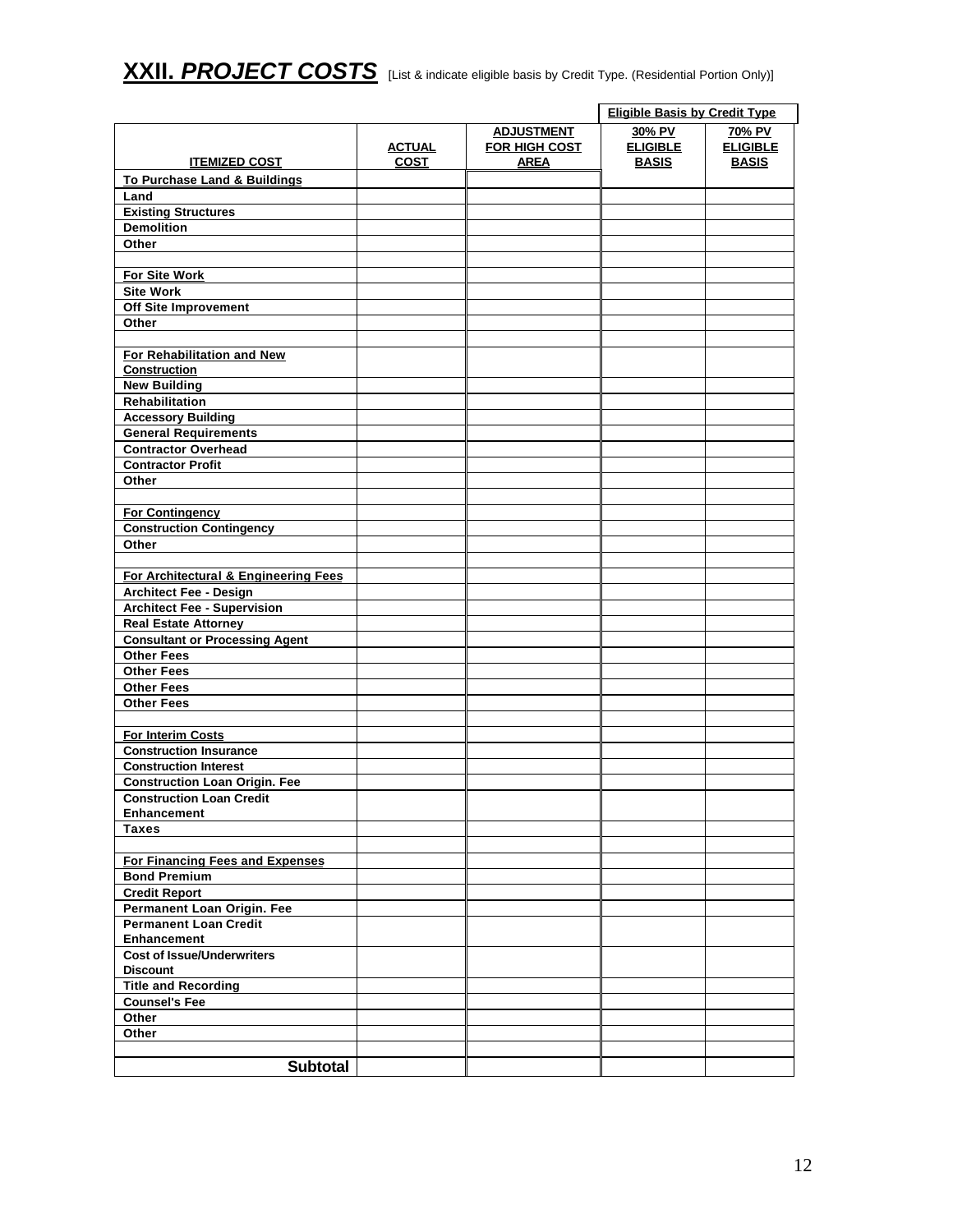|                                                          |               |                      | <b>Eligible Basis by Credit Type</b> |                 |
|----------------------------------------------------------|---------------|----------------------|--------------------------------------|-----------------|
|                                                          |               | <b>ADJUSTMENT</b>    | 30% PV                               | 70% PV          |
|                                                          | <b>ACTUAL</b> | <b>FOR HIGH COST</b> | <b>ELIGIBLE</b>                      | <b>ELIGIBLE</b> |
| <b>ITEMIZED COST</b>                                     | <b>COST</b>   | <b>AREA</b>          | <b>BASIS</b>                         | <b>BASIS</b>    |
| <b>For Soft Cost</b>                                     |               |                      |                                      |                 |
| <b>Property Appraisal (Feasibility)</b>                  |               |                      |                                      |                 |
| <b>Market Study</b>                                      |               |                      |                                      |                 |
| <b>Environmental Report</b>                              |               |                      |                                      |                 |
| <b>Tax Credit Fees</b>                                   |               |                      |                                      |                 |
| Rent-up                                                  |               |                      |                                      |                 |
| Other                                                    |               |                      |                                      |                 |
|                                                          |               |                      |                                      |                 |
| <b>For Syndication Costs</b>                             |               |                      |                                      |                 |
| <b>Organizational (Partnership)</b>                      |               |                      |                                      |                 |
| <b>Bridge Loan Fees &amp; Expenses</b>                   |               |                      |                                      |                 |
| <b>Tax Opinion</b>                                       |               |                      |                                      |                 |
| Other                                                    |               |                      |                                      |                 |
|                                                          |               |                      |                                      |                 |
| <b>For Developer's Fees</b>                              |               |                      |                                      |                 |
| <b>Developer's Overhead</b>                              |               |                      |                                      |                 |
| Developer and Consultant Fee and                         |               |                      |                                      |                 |
| Percentage<br>%                                          |               |                      |                                      |                 |
| Other                                                    |               |                      |                                      |                 |
|                                                          |               |                      |                                      |                 |
| <b>For Project Reserves</b>                              |               |                      |                                      |                 |
| <b>Rent-up Reserve</b>                                   |               |                      |                                      |                 |
| <b>Rent-up Reserve</b>                                   |               |                      |                                      |                 |
| <b>Operating Reserve</b>                                 |               |                      |                                      |                 |
| Other                                                    |               |                      |                                      |                 |
| Other                                                    |               |                      |                                      |                 |
|                                                          |               |                      |                                      |                 |
| <b>Subtotal</b>                                          |               |                      |                                      |                 |
| Subtotal from previous page                              |               |                      |                                      |                 |
| <b>Total</b>                                             |               |                      |                                      |                 |
|                                                          |               |                      |                                      |                 |
| Less portion of federal grant used to finance qualifying |               |                      |                                      |                 |
|                                                          |               |                      |                                      |                 |
| Less Amount of Non-Qualified Non-Recourse Financing (    |               |                      | $\lambda$ (                          |                 |

| Less Amount of Non-Qualified Non-Recourse Financing (                                                                                                                                                                                |                                    |
|--------------------------------------------------------------------------------------------------------------------------------------------------------------------------------------------------------------------------------------|------------------------------------|
| Less amount of non-qualified units of higher quality ( ( ) ( ) ( ) ( ) (                                                                                                                                                             |                                    |
| Less non-qualifying excess portion of higher quality units (                                                                                                                                                                         |                                    |
| Less Historic Tax Credit (Residential Portion Only) (Common Common Common Common Common Common Commo                                                                                                                                 |                                    |
|                                                                                                                                                                                                                                      |                                    |
| Multiplied by the Applicable Fraction _________%                                                                                                                                                                                     | $\sim$ $\sim$ $\sim$ $\sim$ $\sim$ |
| <b>Total Qualified Basis Contract Control Control Control Control Control Control Control Control Control Control Control Control Control Control Control Control Control Control Control Control Control Control Control Contro</b> |                                    |
| Multiplied by Applicable Percentage 2001                                                                                                                                                                                             | %                                  |
| TOTAL AMOUNT OF TAX CREDIT REQUESTED __________                                                                                                                                                                                      |                                    |
| TOTAL AMOUNT OF STATE TAX CREDIT<br>(TWENTY PERCENT 20% OF FEDERAL)                                                                                                                                                                  |                                    |

**PLEASE NOTE: The actual amount of credit for the project is determined by the Housing Credit Agency. If the project is eligible for Historic Tax Credit, include a complete breakdown of the determination of eligible basis for the Historic Credit with the application. If the Project's basis has been adjusted because it is in a higher cost or qualified census tract, the actual deduction for the item(s) must be adjusted by multiplying the amount by 130%. This does not apply to Historic Tax Credits.**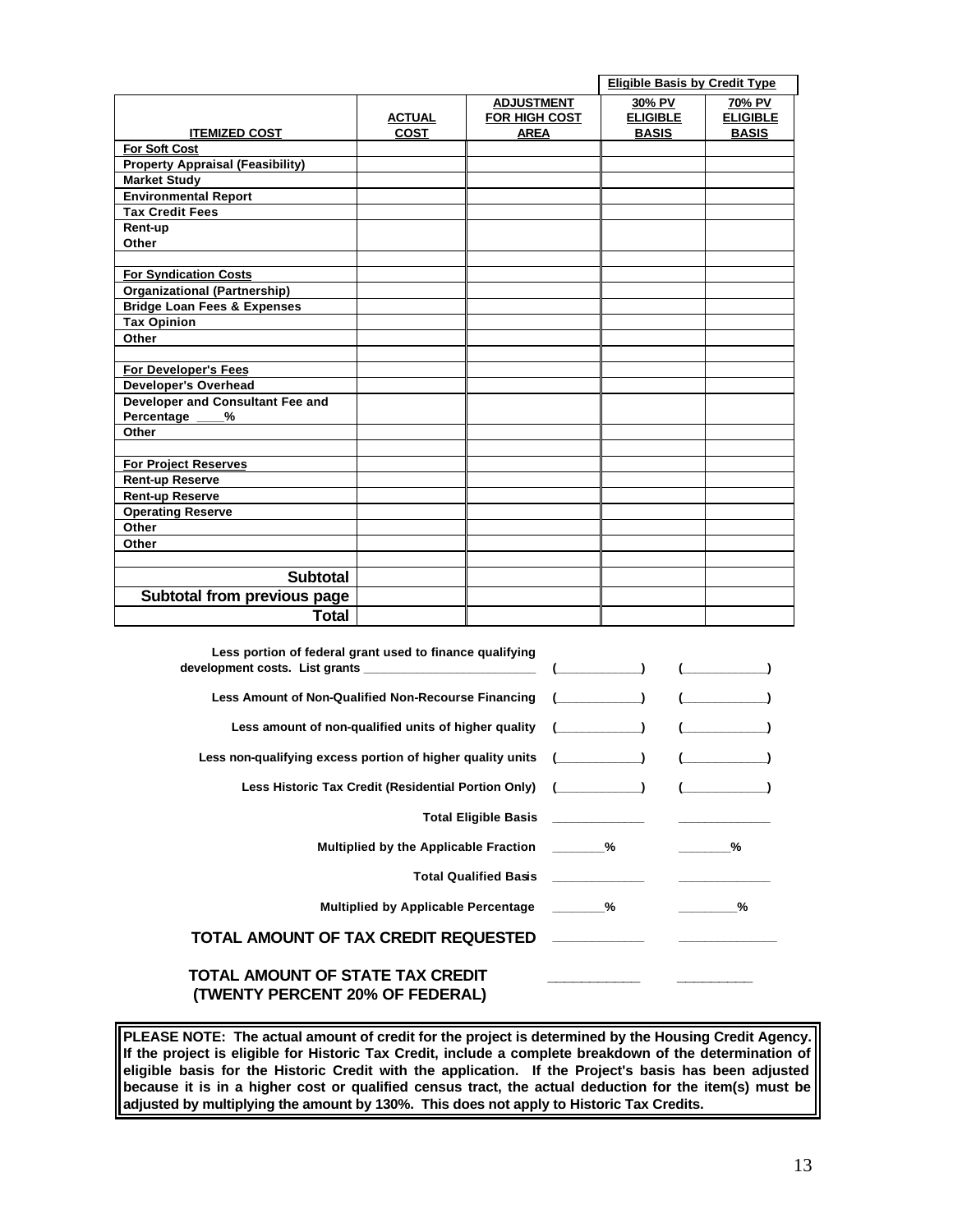**XXIII.** *SYNDICATION INFORMATION* (Provide information below concerning syndication and estimated proceeds from sale of Housing Credits and State Housing Credits if utilizing as source of funds)

| <b>Housing Credits</b><br>$\frac{1}{2}$<br>State Housing Credits \$<br><b>Historic Rehabilitation Tax Credits</b>         | $s$ $-$            |                                     |  |
|---------------------------------------------------------------------------------------------------------------------------|--------------------|-------------------------------------|--|
|                                                                                                                           |                    |                                     |  |
| <b>Type of Offering:</b>                                                                                                  | <b>Public</b>      | <b>Private</b>                      |  |
| Type of Investors:                                                                                                        | <b>Individuals</b> | <b>Corporations</b>                 |  |
|                                                                                                                           |                    | (attach separate listing if needed) |  |
|                                                                                                                           |                    |                                     |  |
|                                                                                                                           |                    |                                     |  |
| City:                                                                                                                     |                    | <b>State:</b> <u>Cip</u> Code:      |  |
| Name of Tax Attorney:<br>Please list any direct or indirect, financial or other interest a member of the development team |                    |                                     |  |
| may have with another member of the development team. List "NONE" if there are no identity<br>of interest.                |                    |                                     |  |

**\_\_\_\_\_\_\_\_\_\_\_\_\_\_\_\_\_\_\_\_\_\_\_\_\_\_\_\_\_\_\_\_\_\_\_\_\_\_\_\_\_\_\_\_\_\_\_\_\_\_\_\_\_\_\_\_\_\_\_\_\_\_\_\_\_\_\_\_\_\_\_\_\_\_\_\_\_\_**

**\_\_\_\_\_\_\_\_\_\_\_\_\_\_\_\_\_\_\_\_\_\_\_\_\_\_\_\_\_\_\_\_\_\_\_\_\_\_\_\_\_\_\_\_\_\_\_\_\_\_\_\_\_\_\_\_\_\_\_\_\_\_\_\_\_\_\_\_\_\_\_\_\_\_\_\_\_\_**

**\_\_\_\_\_\_\_\_\_\_\_\_\_\_\_\_\_\_\_\_\_\_\_\_\_\_\_\_\_\_\_\_\_\_\_\_\_\_\_\_\_\_\_\_\_\_\_\_\_\_\_\_\_\_\_\_\_\_\_\_\_\_\_\_\_\_\_\_\_\_\_\_\_\_**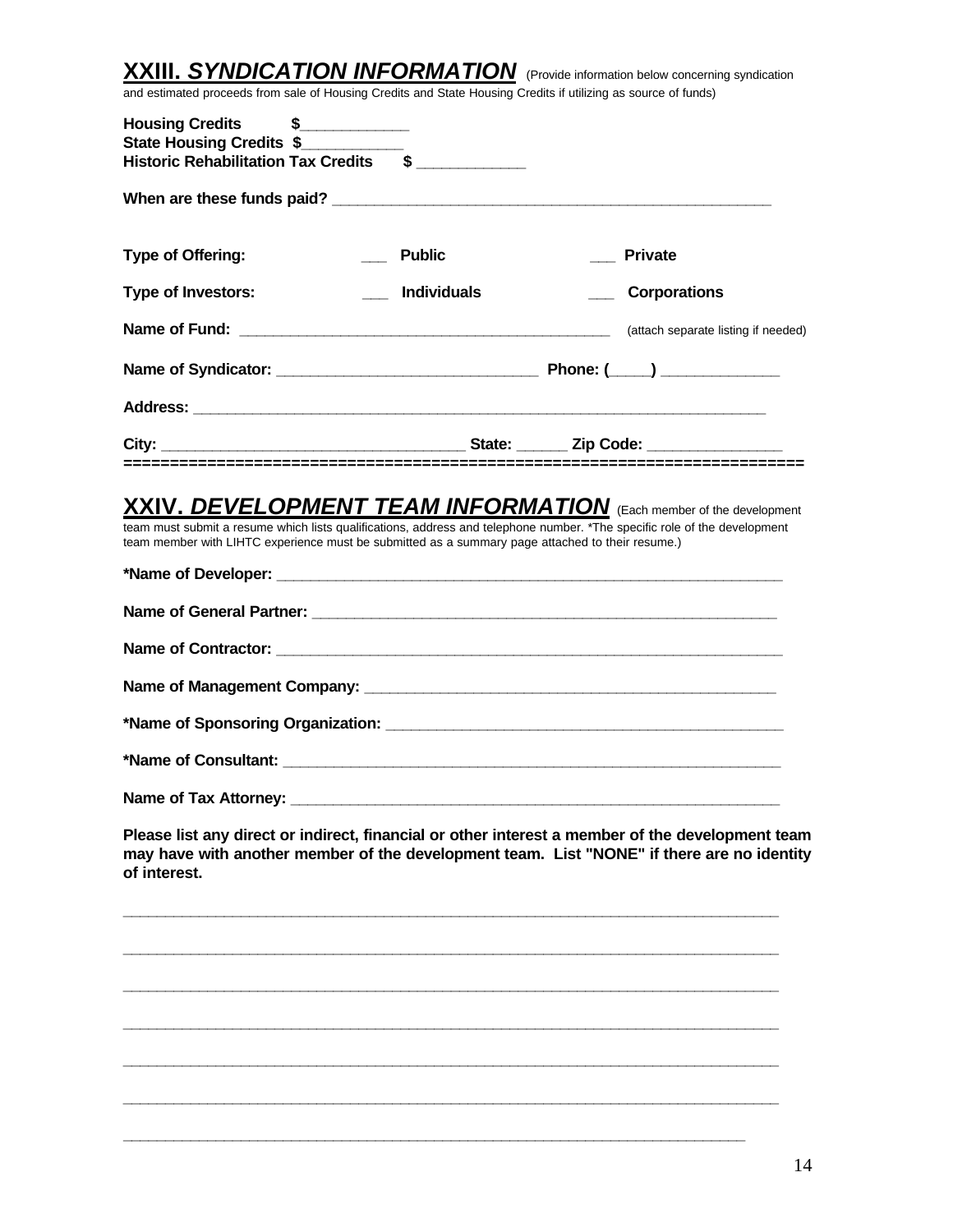### **XXV.** *PROJECT SCHEDULE*

| <b>ACTIVITY</b>                            | <b>SCHEDULED DATE</b><br><b>MONTH / YEAR</b> |
|--------------------------------------------|----------------------------------------------|
| A. SITE                                    |                                              |
| <b>Option / Contract</b>                   |                                              |
| <b>Site Acquisition</b>                    |                                              |
| <b>Zoning Approval</b>                     |                                              |
| <b>Site Analysis</b>                       |                                              |
|                                            |                                              |
| <b>B. FINANCING</b>                        |                                              |
| 1. Construction Loan                       |                                              |
| Loan Application                           |                                              |
| <b>Conditional Commitment</b>              |                                              |
| <b>Firm Commitment</b>                     |                                              |
|                                            |                                              |
| 2. Permanent Loan                          |                                              |
| <b>Loan Application</b>                    |                                              |
| <b>Conditional Commitment</b>              |                                              |
| <b>Firm Commitment</b>                     |                                              |
|                                            |                                              |
| 3. Other Loans and Grants                  |                                              |
| <b>Type and Source</b>                     |                                              |
| <b>Application</b>                         |                                              |
| <b>Award</b>                               |                                              |
|                                            |                                              |
| 4. Other Loans and Grants                  |                                              |
| <b>Type and Source</b>                     |                                              |
| <b>Application</b>                         |                                              |
| <b>Award</b>                               |                                              |
|                                            |                                              |
| 5. Other Loans and Grants                  |                                              |
| <b>Type and Source</b>                     |                                              |
| <b>Application</b>                         |                                              |
| Award                                      |                                              |
|                                            |                                              |
| <b>C. PLANS AND SPECIFICATIONS</b>         |                                              |
| <b>WORKING DRAWINGS</b>                    |                                              |
|                                            |                                              |
| D. CLOSING AND TRANSFER OF PROPERTY        |                                              |
|                                            |                                              |
| <b>E. CONSTRUCTION START</b>               |                                              |
|                                            |                                              |
| F. COMPLETION OF CONSTRUCTION              |                                              |
|                                            |                                              |
| G. LEASE-UP                                |                                              |
|                                            |                                              |
| <b>CREDIT PLACED IN SERVICE DATE</b><br>Н. |                                              |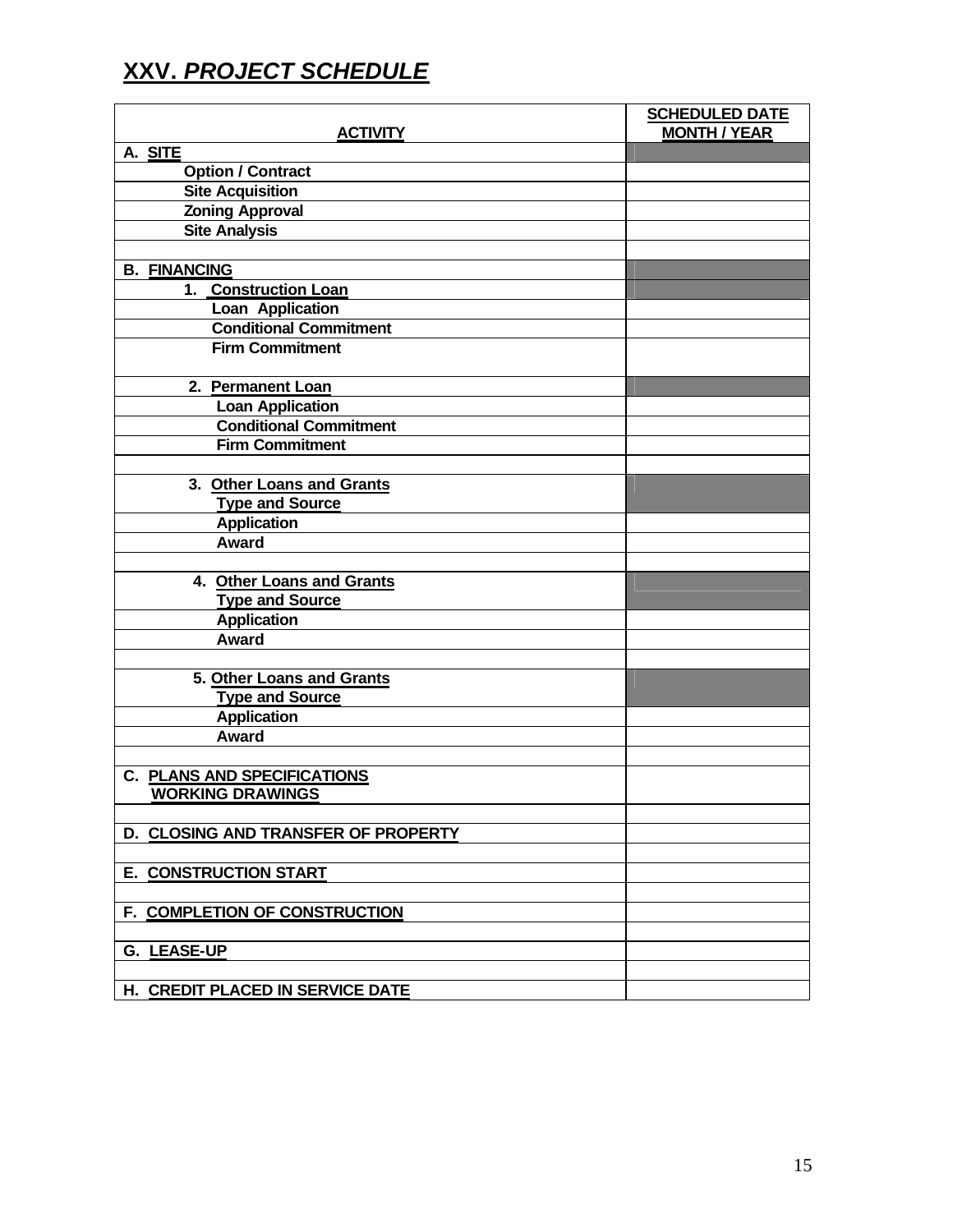**XXVI.** *NOTIFICATION OF LOCAL OFFICIAL* (Provide a letter from the local political official in which the project shall be located stating that he or she has been notified of the project).

Name of Political Jurisdiction: **with a state of a state of Political Name of Chief Executive Officer: \_\_\_\_\_\_\_\_\_\_\_\_\_\_\_\_\_\_\_\_\_\_\_\_\_\_\_\_\_\_\_\_\_\_\_\_\_\_\_\_\_\_\_\_\_\_\_\_\_ Title: \_\_\_\_\_\_\_\_\_\_\_\_\_\_\_\_\_\_\_\_\_\_\_\_\_\_\_\_\_\_\_\_\_\_\_\_\_\_\_\_\_\_\_\_\_\_\_\_\_\_\_\_\_\_\_\_\_\_\_\_\_\_\_\_\_\_\_\_\_\_\_ Address: \_\_\_\_\_\_\_\_\_\_\_\_\_\_\_\_\_\_\_\_\_\_\_\_\_\_\_\_\_\_\_\_\_\_\_\_\_\_\_\_\_\_\_\_\_\_\_\_\_\_\_\_\_\_\_\_\_\_\_\_\_\_\_\_\_\_\_\_\_** City, State & Zip: *\_\_\_\_\_\_\_\_\_\_\_\_\_\_\_\_\_\_\_\_\_\_\_\_\_\_\_\_\_\_\_\_\_\_* **Telephone: (\_\_\_\_\_\_) \_\_\_\_\_\_\_\_\_\_\_\_\_\_\_\_\_\_\_\_\_\_\_\_\_\_\_ =========================================================================**

**XXVII.** *NON-PROFIT DETERMINATION* (If this project is to be considered for the non-

profit set-aside, the following information must be completed).

#### **Articles of Incorporation and IRS documentation of status must be attached with Application.**

**To qualify for the non-profit set-aside, the applicant must materially participate in the development and operation of the project throughout the compliance period. Within the meaning of IRC 469(h), "a (nonprofit) shall be treated as materially participating in an activity only if the (nonprofit) is involved in the operations of the activity on a basis which is regular, continuous, and substantial."**

| 501(c)(3) Organization               | 501(c)(4) Organization | <b>Exempt purposes</b><br>includes fostering of<br>Low Income Housing |
|--------------------------------------|------------------------|-----------------------------------------------------------------------|
|                                      |                        |                                                                       |
| Exempt from tax under Section 501(a) | Other:                 |                                                                       |

**Describe the non-profit's participation in the development and operation of the project. (Provide sufficient details to allow the Authority to evaluate the requisite provision of IRC Section 469(h) set forth above).**

**\_\_\_\_\_\_\_\_\_\_\_\_\_\_\_\_\_\_\_\_\_\_\_\_\_\_\_\_\_\_\_\_\_\_\_\_\_\_\_\_\_\_\_\_\_\_\_\_\_\_\_\_\_\_\_\_\_\_\_\_\_\_\_\_\_\_\_\_\_\_\_\_\_\_\_\_\_\_ \_\_\_\_\_\_\_\_\_\_\_\_\_\_\_\_\_\_\_\_\_\_\_\_\_\_\_\_\_\_\_\_\_\_\_\_\_\_\_\_\_\_\_\_\_\_\_\_\_\_\_\_\_\_\_\_\_\_\_\_\_\_\_\_\_\_\_\_\_\_\_\_\_\_\_\_\_\_ \_\_\_\_\_\_\_\_\_\_\_\_\_\_\_\_\_\_\_\_\_\_\_\_\_\_\_\_\_\_\_\_\_\_\_\_\_\_\_\_\_\_\_\_\_\_\_\_\_\_\_\_\_\_\_\_\_\_\_\_\_\_\_\_\_\_\_\_\_\_\_\_\_\_\_\_\_\_ \_\_\_\_\_\_\_\_\_\_\_\_\_\_\_\_\_\_\_\_\_\_\_\_\_\_\_\_\_\_\_\_\_\_\_\_\_\_\_\_\_\_\_\_\_\_\_\_\_\_\_\_\_\_\_\_\_\_\_\_\_\_\_\_\_\_\_\_\_\_\_\_\_\_\_\_\_\_ \_\_\_\_\_\_\_\_\_\_\_\_\_\_\_\_\_\_\_\_\_\_\_\_\_\_\_\_\_\_\_\_\_\_\_\_\_\_\_\_\_\_\_\_\_\_\_\_\_\_\_\_\_\_\_\_\_\_\_\_\_\_\_\_\_\_\_\_\_\_\_\_\_\_\_\_\_\_ \_\_\_\_\_\_\_\_\_\_\_\_\_\_\_\_\_\_\_\_\_\_\_\_\_\_\_\_\_\_\_\_\_\_\_\_\_\_\_\_\_\_\_\_\_\_\_\_\_\_\_\_\_\_\_\_\_\_\_\_\_\_\_\_\_\_\_\_\_\_\_\_\_\_\_\_\_\_**

**\_\_\_\_\_\_\_\_\_\_\_\_\_\_\_\_\_\_\_\_\_\_\_\_\_\_\_\_\_\_\_\_\_\_\_\_\_\_\_\_\_\_\_\_\_\_\_\_\_\_\_\_\_\_\_\_\_\_\_\_\_\_\_\_\_\_\_\_\_\_\_\_\_\_\_\_\_\_ \_\_\_\_\_\_\_\_\_\_\_\_\_\_\_\_\_\_\_\_\_\_\_\_\_\_\_\_\_\_\_\_\_\_\_\_\_\_\_\_\_\_\_\_\_\_\_\_\_\_\_\_\_\_\_\_\_\_\_\_\_\_\_\_\_\_\_\_\_\_\_\_\_\_\_\_\_\_ \_\_\_\_\_\_\_\_\_\_\_\_\_\_\_\_\_\_\_\_\_\_\_\_\_\_\_\_\_\_\_\_\_\_\_\_\_\_\_\_\_\_\_\_\_\_\_\_\_\_\_\_\_\_\_\_\_\_\_\_\_\_\_\_\_\_\_\_\_\_\_\_\_\_\_\_\_\_**

**\_\_\_\_\_\_\_\_\_\_\_\_\_\_\_\_\_\_\_\_\_\_\_\_\_\_\_\_\_\_\_\_\_\_\_\_\_\_\_\_\_\_\_\_\_\_\_\_\_\_\_\_\_\_\_\_\_\_\_\_\_\_\_\_\_\_\_\_\_\_\_\_\_\_\_\_\_\_ \_\_\_\_\_\_\_\_\_\_\_\_\_\_\_\_\_\_\_\_\_\_\_\_\_\_\_\_\_\_\_\_\_\_\_\_\_\_\_\_\_\_\_\_\_\_\_\_\_\_\_\_\_\_\_\_\_\_\_\_\_\_\_\_\_\_\_\_\_\_\_\_\_\_\_\_\_\_ \_\_\_\_\_\_\_\_\_\_\_\_\_\_\_\_\_\_\_\_\_\_\_\_\_\_\_\_\_\_\_\_\_\_\_\_\_\_\_\_\_\_\_\_\_\_\_\_\_\_\_\_\_\_\_\_\_\_\_\_\_\_\_\_\_\_\_\_\_\_\_\_\_\_\_\_\_\_ \_\_\_\_\_\_\_\_\_\_\_\_\_\_\_\_\_\_\_\_\_\_\_\_\_\_\_\_\_\_\_\_\_\_\_\_\_\_\_\_\_\_\_\_\_\_\_\_\_\_\_\_\_\_\_\_\_\_\_\_\_\_\_\_\_\_\_\_\_\_\_\_\_\_\_\_\_\_**

**List the names of Board Members for the non-profit organization.**

**Identify all paid, full time staff and sources of funds for annual operating expenses and current programs.**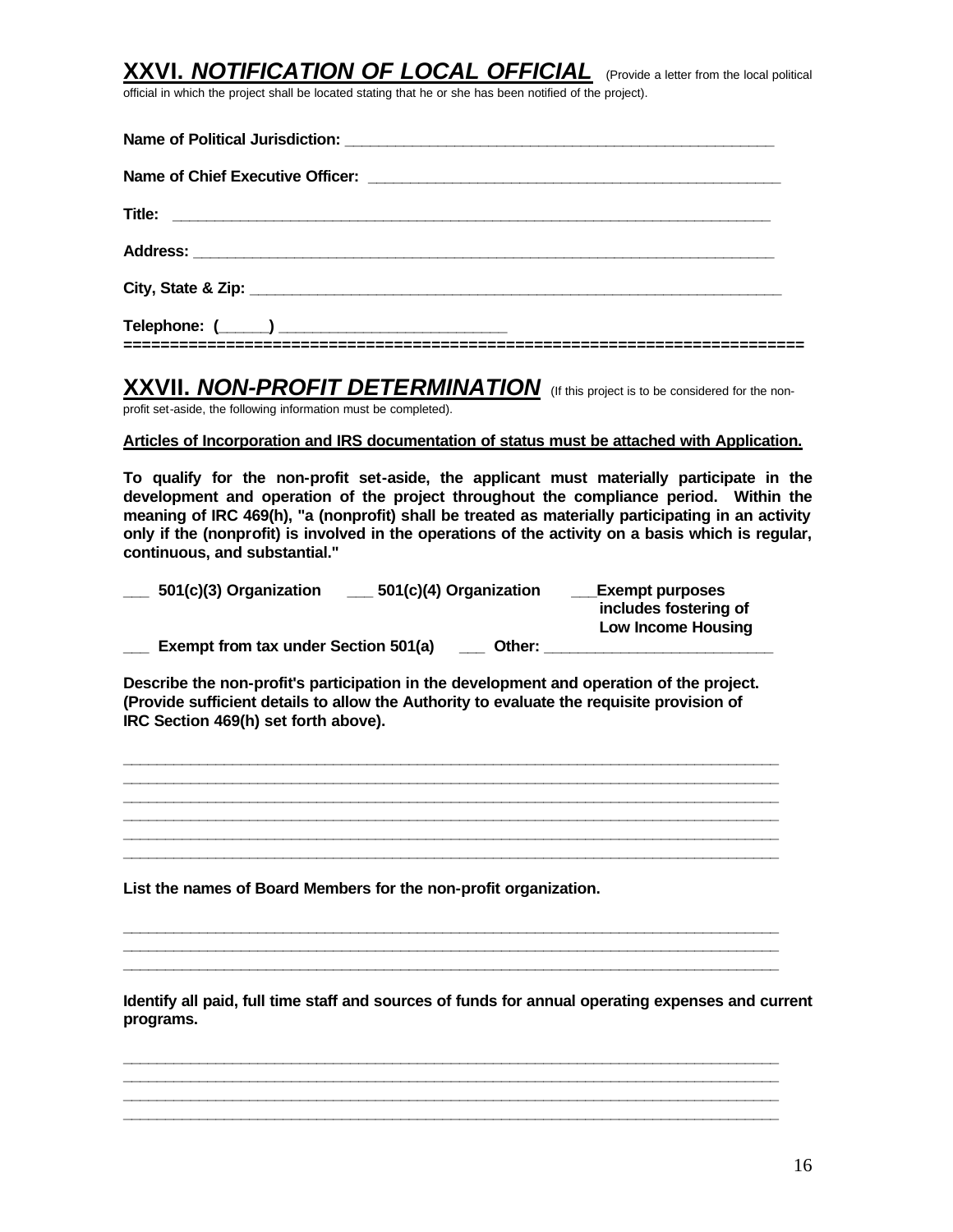### **XXVIII.** *DETERMINING QUALIFIED BASIS ON A BUILDING BY BUILDING BASIS* (Qualified basis must be determined on a

building-by-building basis. Complete the section below. Building Addresses are required.

| <b>Address</b><br>(Must be completed) | <b>Eligible Basis</b><br>30% PV | <b>Application</b><br><b>Fraction</b> | Qualified<br><b>Basis</b> | <b>Eligible Basis</b><br>70% PV | <b>Applicable</b><br><b>Fraction</b> | Qualified<br><b>Basis</b> | <b>High Cost</b><br><b>Credit Area</b> | <b>Placed in</b><br><b>Service Date</b> |
|---------------------------------------|---------------------------------|---------------------------------------|---------------------------|---------------------------------|--------------------------------------|---------------------------|----------------------------------------|-----------------------------------------|
| $\mathbf{1}$ .                        |                                 |                                       |                           |                                 |                                      |                           | Yes                                    |                                         |
|                                       |                                 |                                       |                           |                                 |                                      |                           | No_                                    |                                         |
| $\overline{2}$                        |                                 |                                       |                           |                                 |                                      |                           | Yes                                    |                                         |
|                                       |                                 |                                       |                           |                                 |                                      |                           | No_                                    |                                         |
| $\overline{3}$ .                      |                                 |                                       |                           |                                 |                                      |                           | Yes                                    |                                         |
|                                       |                                 |                                       |                           |                                 |                                      |                           | No_                                    |                                         |
| $\overline{4}$                        |                                 |                                       |                           |                                 |                                      |                           | Yes                                    |                                         |
|                                       |                                 |                                       |                           |                                 |                                      |                           | _No                                    |                                         |
| $\overline{5}$                        |                                 |                                       |                           |                                 |                                      |                           | Yes                                    |                                         |
|                                       |                                 |                                       |                           |                                 |                                      |                           | No_                                    |                                         |
| $\overline{6}$ .                      |                                 |                                       |                           |                                 |                                      |                           | Yes                                    |                                         |
|                                       |                                 |                                       |                           |                                 |                                      |                           | No_                                    |                                         |
| $\overline{7}$                        |                                 |                                       |                           |                                 |                                      |                           | Yes                                    |                                         |
|                                       |                                 |                                       |                           |                                 |                                      |                           | No_                                    |                                         |
| $\overline{8}$ .                      |                                 |                                       |                           |                                 |                                      |                           | Yes                                    |                                         |
|                                       |                                 |                                       |                           |                                 |                                      |                           | No_                                    |                                         |
| $\overline{9}$                        |                                 |                                       |                           |                                 |                                      |                           | Yes                                    |                                         |
|                                       |                                 |                                       |                           |                                 |                                      |                           | _No                                    |                                         |
| 10.                                   |                                 |                                       |                           |                                 |                                      |                           | Yes                                    |                                         |
|                                       |                                 |                                       |                           |                                 |                                      |                           | No_                                    |                                         |
| $\overline{11}$ .                     |                                 |                                       |                           |                                 |                                      |                           | Yes                                    |                                         |
|                                       |                                 |                                       |                           |                                 |                                      |                           | <b>No</b>                              |                                         |
| 12.                                   |                                 |                                       |                           |                                 |                                      |                           | Yes                                    |                                         |
|                                       |                                 |                                       |                           |                                 |                                      |                           | _No                                    |                                         |
| $\overline{13}$ .                     |                                 |                                       |                           |                                 |                                      |                           | Yes                                    |                                         |
|                                       |                                 |                                       |                           |                                 |                                      |                           | No_                                    |                                         |
|                                       |                                 |                                       |                           |                                 |                                      |                           |                                        |                                         |
| <b>Totals</b>                         |                                 |                                       |                           |                                 |                                      |                           |                                        |                                         |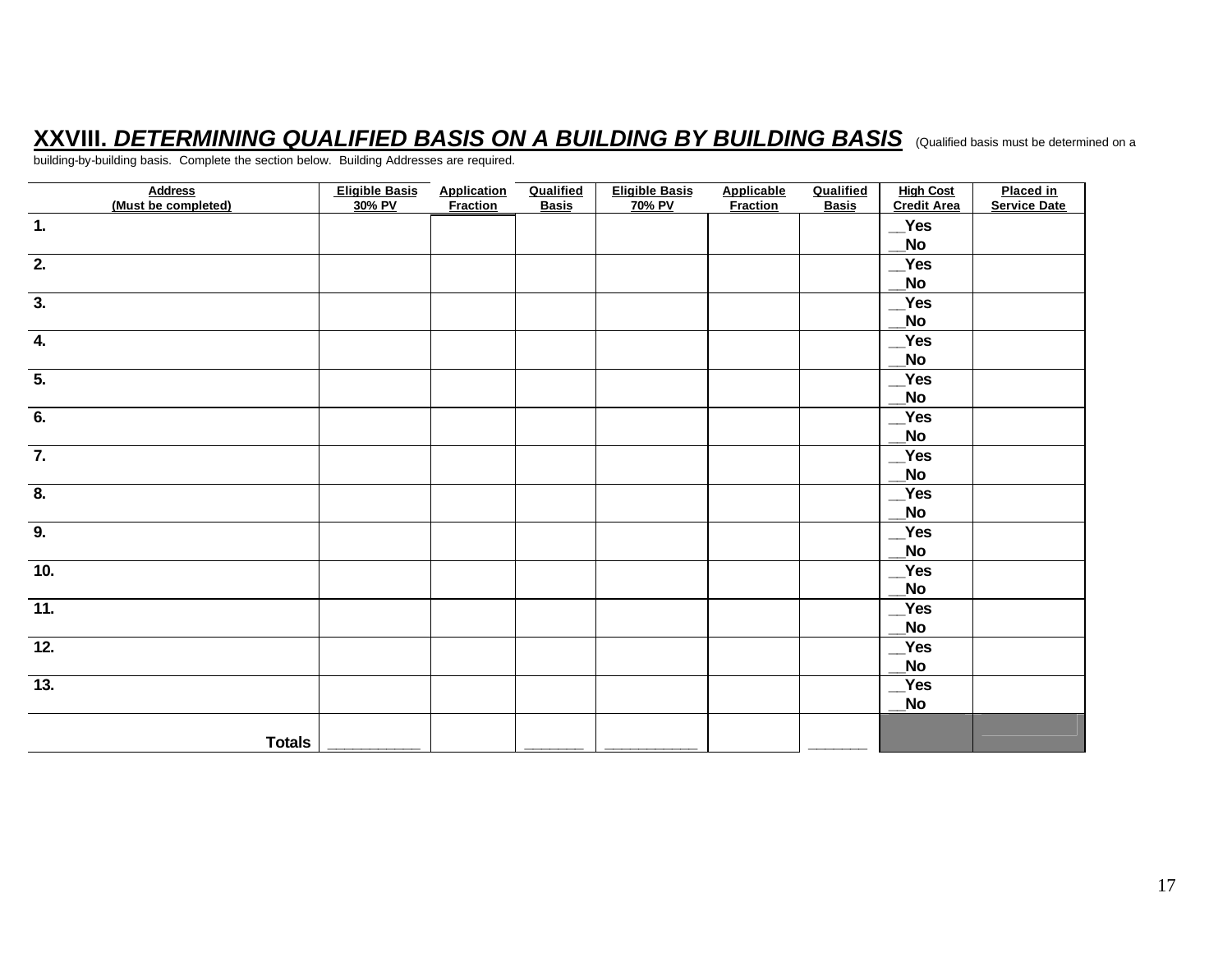### **XXIX.** *APPLICATION FEE*

**Total amount of Annual Tax Credit Requested: \$\_\_\_\_\_\_\_\_\_\_\_\_\_\_\_\_\_\_\_\_\_\_\_\_\_\_\_\_**

| Projects, four (4) units or less              | \$300.00 |
|-----------------------------------------------|----------|
| Non-Profit Sponsor [more than four(4) units]  | \$300.00 |
| For Profit Sponsor [more than four (4) units] | \$500.00 |

**The Application fee must be included with Application. Make all checks payable to:**

#### **ARKANSAS DEVELOPMENT FINANCE AUTHORITY**

**Regardless of the funding decisions, the application fees are non-refundable. However, if a development is not selected in an allocation cycle and chooses to compete in a subsequent cycle an additional application fee will not be required.**

#### **Reservation Fee**

**A Reservation Fee equal to \$100.00 per unit will be required at time of reservation. This fee is nonrefundable.**

#### **Allocation Fee**

**An Allocation Fee equal to \$100.00 per unit will be required at time of allocation of credits.**

#### **Monitoring Fee**

**A one-time fee of six percent (6%) of the total annual allocation will be required at the time of the allocation of the Housing Credits only.**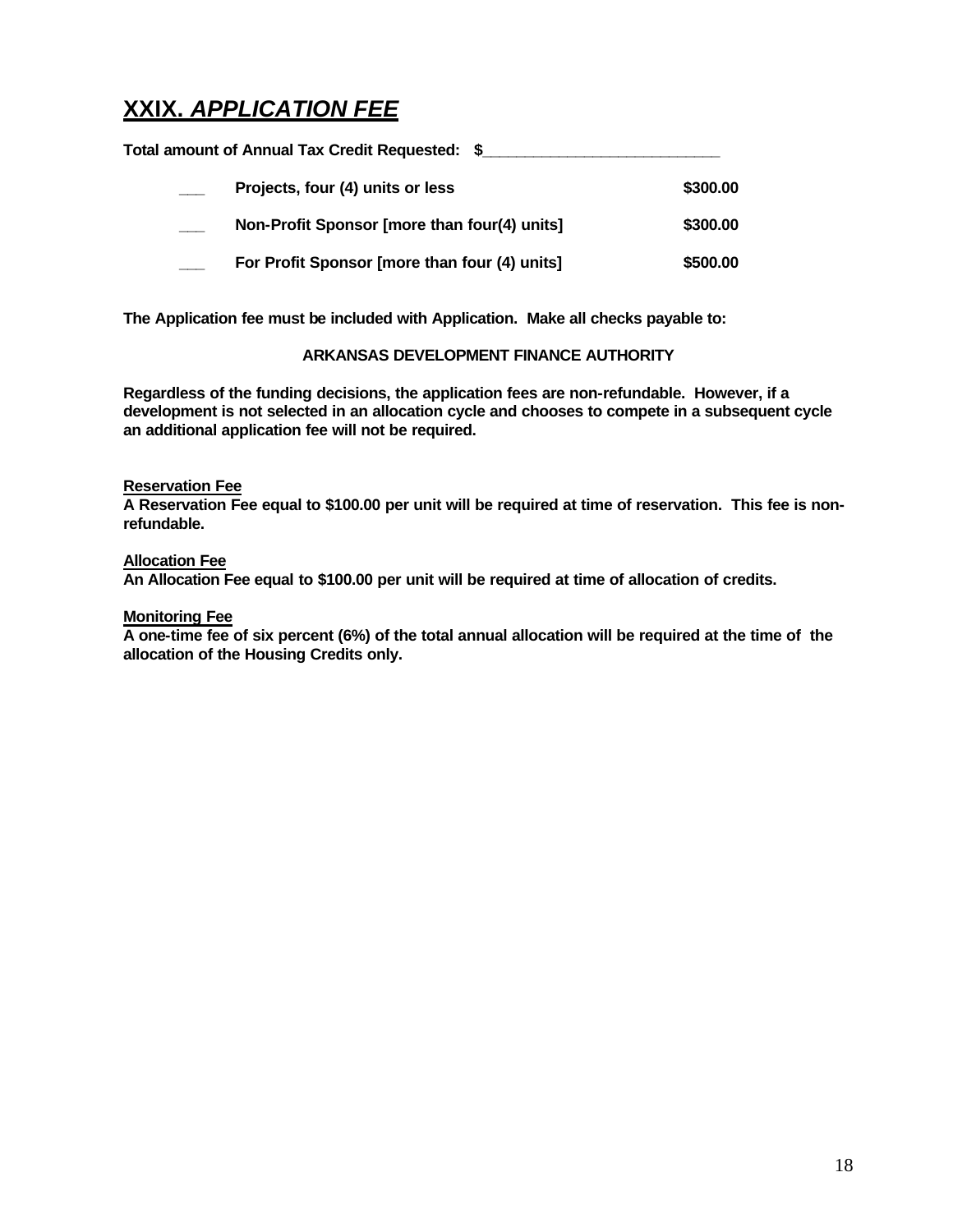### **XXX.** *SIGNATURE PAGE*

**The undersigned is responsible for ensuring that the project consists or will consist of a qualified low income building or buildings as defined in the Internal Revenue Code, Section 42, and will satisfy all applicable requirements of federal tax law in the acquisition, rehabilitation or construction and operation of the project to receive the low income housing credit.**

**The undersigned is responsible for calculations and figures relating to the determination of the eligible basis for the building and understands and agrees that the amount of the credit is calculated by reference to the figure submitted with this application, as to the eligible basis and qualified basis of the project and individual buildings.**

**The undersigned hereby makes application to the Authority for reservation, carryover allocation or allocation of housing credit dollar amounts as listed in the application. The undersigned agrees that the Arkansas Development Finance Authority will at all times be indemnified and held harmless against all losses, costs, damages, expenses and liabilities whatsoever nature or king (including, but not limited to attorney's fees, ligation and court costs, amounts paid in settlement and amounts paid to discharge judgment, any loss from judgment from Internal Revenue Service) directly or indirectly resulting from, arising out of, or related to acceptance, consideration and approval or disapproval of such allocation request.**

**The undersigned being duly authorized, hereby represents and certifies that the foregoing information, to the best of his/her knowledge, is true, complete and accurately describes the proposed project.**

**IN WITNESS WHEREOF, the owner has caused this document to be duly executed in its name on the \_\_\_\_\_\_\_\_\_\_\_\_\_ day of \_\_\_\_\_\_\_\_\_\_\_\_\_\_\_\_\_\_\_\_\_\_, 20 \_\_\_\_\_\_\_.**

**(Legal Name of Owner – Printed)**

**\_\_\_\_\_\_\_\_\_\_\_\_\_\_\_\_\_\_\_\_\_\_\_\_\_\_\_\_\_\_\_\_\_\_\_\_\_\_\_\_\_\_\_\_\_**

**By: \_\_\_\_\_\_\_\_\_\_\_\_\_\_\_\_\_\_\_\_\_\_\_\_\_\_\_\_\_\_\_\_\_\_\_\_\_\_\_\_\_\_\_\_\_**

 **(Name)**

 **(Title)**

**\_\_\_\_\_\_\_\_\_\_\_\_\_\_\_\_\_\_\_\_\_\_\_\_\_\_\_\_\_\_\_\_\_\_\_\_\_\_\_\_\_\_\_\_\_\_**

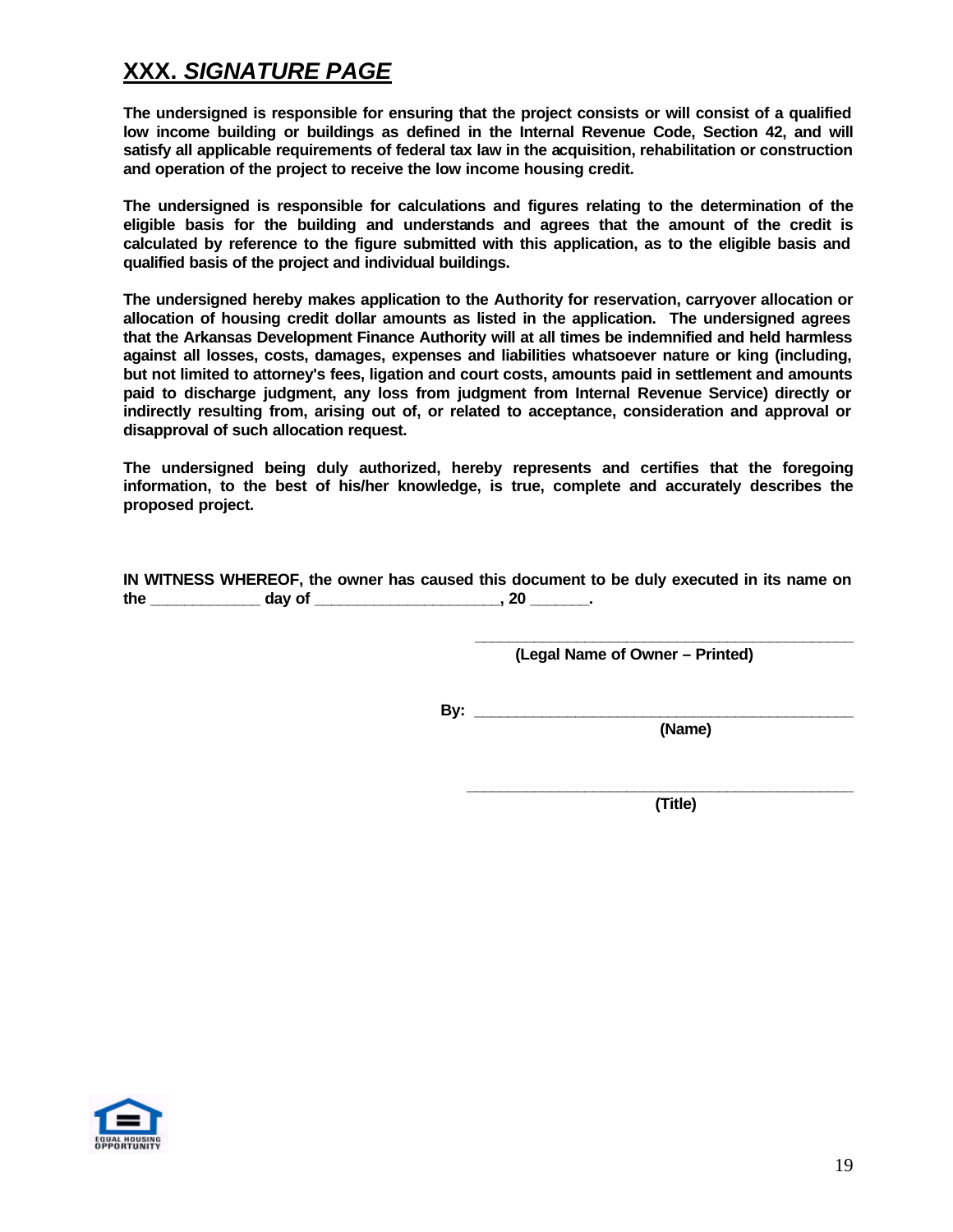### **XXXI. APPLICATION THRESHOLD REQUIREMENTS**

**Please submit one (1) original signed copy of the 2002 Housing Credit Program Application along with the following Threshold Requirements:**

#### **1. Narrative Description of the Development**

**A narrative description of the development which includes the type of development; type of financing; tenants served; set-aside if applicable; bedroom mix; percentage of low-income units; involvement of non-profit support services organization; amenities for the development; energy efficiency; rehab work to be performed if applicable; and any other relevant descriptive information.**

#### **2. Financial Commitment Letters**

**Evidence of submission of application to a mortgage lender/s for all sources of funds The letter should state that a formal application for construction and/or permanent financing has been submitted and is under serious consideration and should contain the approximate amount of loan, term and interest rate if possible.**

**For applications with HOME funds, commitment letter from ADFA for HOME funds in the most recent allocation cycle will be considered for allocation from the HOME set-aside.**

**For applications with RHS funds, firm commitment letter from RHS/RD.**

**For assisted living set-aside funds ("Coming Home" Program of the Robert Wood Johnson Foundation) copy of the award letter.**

**If proceeds from the sale of the affordable housing credits are being utilized as a source of funds, commitment letter from syndicator/investor must be included.**

#### **3. Utility Allowance Calculation**

**Documentation of utility calculations from one of the following entities must be included:**

**Local Public Housing Authority State Public Housing Authority Utility Company Other**

#### **4. Site Control Information**

**Evidence of site control in one of the following forms must be included:**

**Deed Option Purchase Contract Other**

#### **5. Zoning Information**

**Documentation of proper zoning for both new construction and acquisition/rehabilitation must be included.**